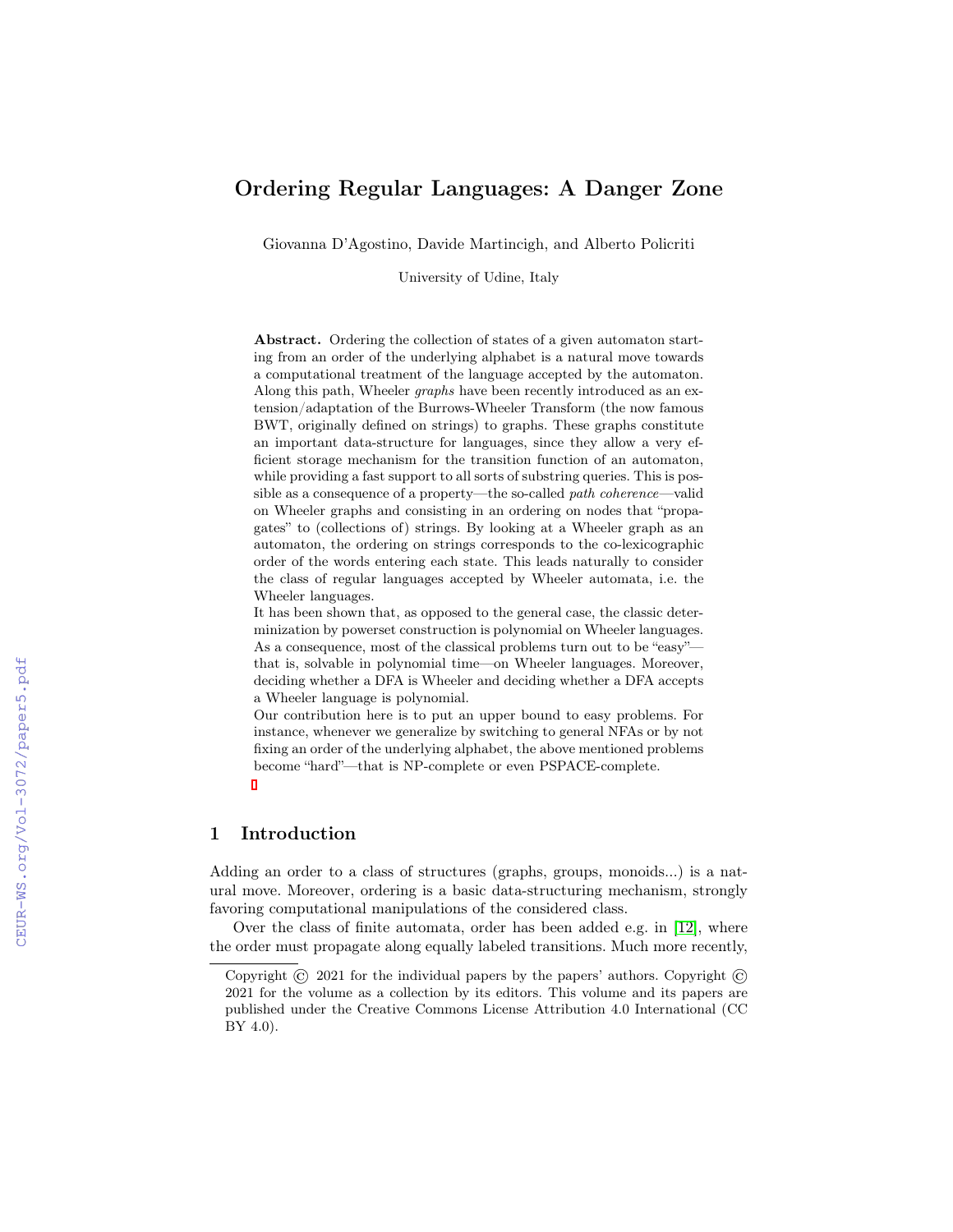in an effort to find a common denominator to a number of different algorithmic techniques, Gagie et al. proposed (in [\[13\]](#page-23-0)) a new simple strategy for enforcing and using order on a given automaton. Starting from an underlying order of the alphabet, the order on the states (formally given in Definition [1\)](#page-3-0) must: i) agree with the order of the labels of their incoming edges, and ii) be coherent on target/source nodes, for pairs of arcs with equal labels. It turns out that this kind of automata, called Wheeler automata, (a) admit an efficient index data structure for searching subpaths labeled with a given query pattern, and (b) enable a representation of the graph in a space proportional to that of the edges' labels since the topology can be encoded with just  $O(1)$  bits per node [\[13\]](#page-23-0) (as well as enabling more advanced compression mechanisms, see [\[3](#page-22-0)[,11\]](#page-23-1)). This is in contrast with the fact that general graphs require a logarithmic (in the graph's size) number of bits per edge to be represented, as well as with recent results showing that in general, the subpath search problem can not be solved in subquadratic time, unless the strong exponential time hypothesis is false [\[4,](#page-22-1)[5](#page-22-2)[,6](#page-22-3)[,7](#page-22-4)[,10\]](#page-22-5).



<span id="page-1-0"></span>Fig. 1. A WDFAs A recognizing the language  $\mathcal{L}_d = ac^* + dc^*f$ . Condition (i) of Definition [1](#page-3-0) implies input consistency and induces the partial order  $q_1 < q_2, q_3 < q_4 <$ q<sub>5</sub>. From condition (ii) it follows that  $\delta(q_1, c) \leq \delta(q_4, c)$ , thus  $q_2 < q_3$ . Therefore, the only order that could make A Wheeler is  $q_0 < q_1 < q_2 < q_3 < q_4 < q_5$ . The reader can verify that condition (ii) holds for each pair of equally labeled edges.

In Figure [1](#page-1-0) is depicted an example of a Wheeler automaton (see also Defi-nition [1\)](#page-3-0). Notice that the minimum DFA recognizing  $\mathcal L$  is not input consistent, hence not Wheeler; we will return on this point later. One is naturally led to consider the class of Wheeler languages, i.e. the regular languages recognized by some Wheeler automaton, as well as to raise the question of whether it is possible to decide, just by looking at a (generic, possibly not Wheeler) DFA, whether the language it recognizes is Wheeler. Wheeler languages have been studied extensively in [\[2\]](#page-22-6), where it is shown that we can decide in polynomial time whether a DFA recognizes a Wheeler language. Unfortunately, trying to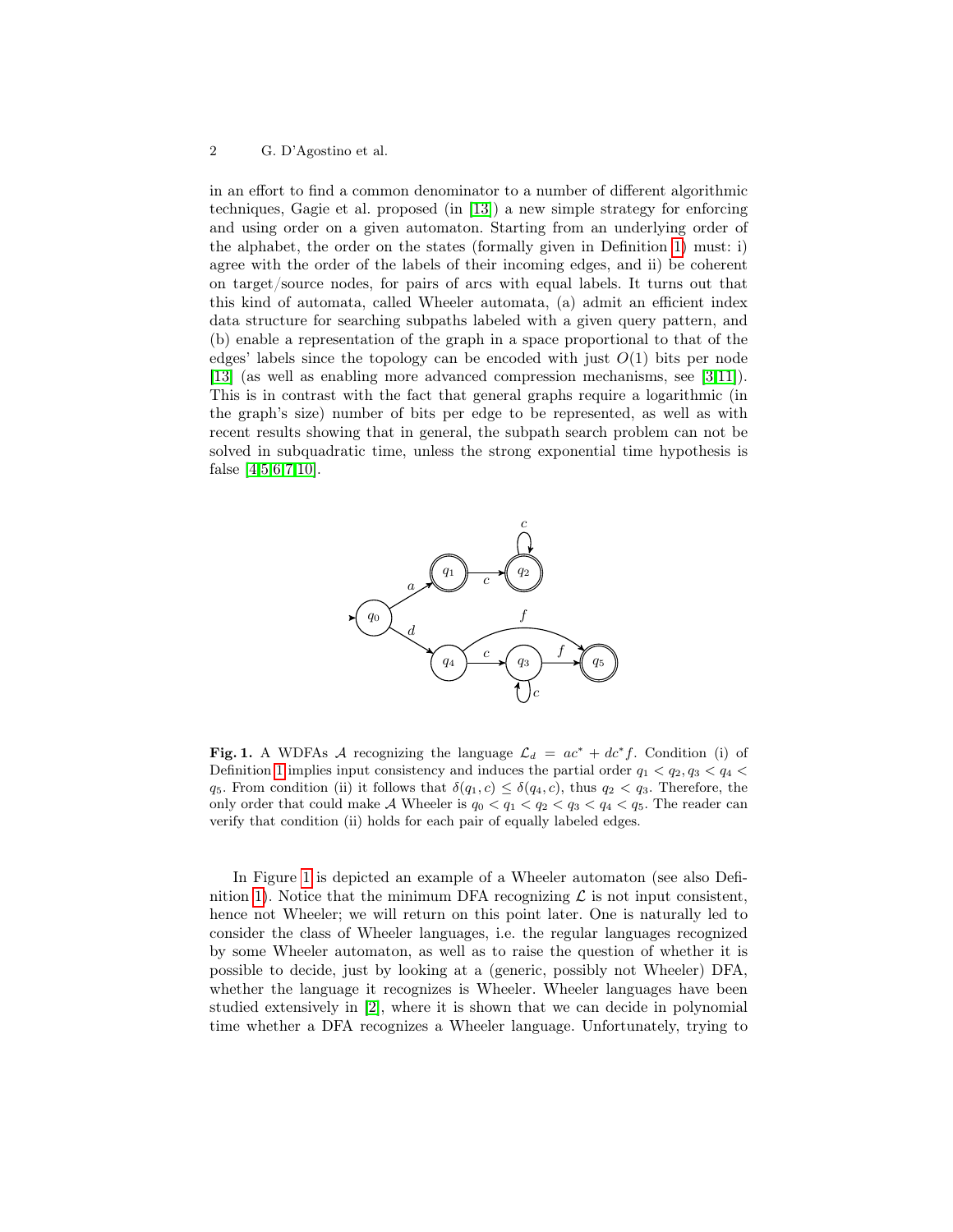use the same strategy on a NFA language does not work. In fact, in this paper we show that the problem for NFAs becomes PSPACE-complete.



<span id="page-2-0"></span>Fig. 2. A failed attempt to build a WDFA recognizing the language  $\mathcal{L}_b = ac^* + bc^* f$ . Condition (i) of Definition [1](#page-3-0) induces the partial order  $q_1 < q_2 < q_3, q_4 < q_5$ , and condition (ii) implies  $\delta(q_1, c) \leq \delta(q_2, c)$ , thus  $q_3 < q_4$ . But if we apply condition (ii) again, we obtain  $\delta(q_2, c) \leq \delta(q_3, c)$ , a contradiction.

Consider the example in Figure [2](#page-2-0) and confront it with Figure [1.](#page-1-0) Even tough apparently we made an insignificant change to the automaton, that is we have simply swapped character-labels  $d$  and  $b$ , the new language recognized by the automaton turns out to be not Wheeler. This example illustrates that the order of the underlying alphabet plays a significant role when determining whether an automaton, and even a language, is Wheeler. Notice that swapping d and b can be seen as considering a different order on  $\Sigma$ : from  $a \prec c \prec d \prec f$  to  $a \prec d \prec c \prec f$ . Again a natural question is raised: when presented with an automaton (or a language) that is not Wheeler, is there a different way to order the alphabet so that the automaton (language) becomes Wheeler? Being able to answer in polynomial time to this this question would be very helpful for applications. Unfortunately, as shown in Section [3,](#page-8-0) this problem turns out to be NP-complete even for DFAs.

WNFAs have the following useful property: turning a WNFA into a DFA using the (classic) powerset construction actually results in a WDFA with at most twice the number of states of the original WNFA. In other words, the blow-up of states that we can observe when converting NFAs into DFAs, does not occur for Wheeler non-deterministic automata. Nevertheless, it is known (see [\[1\]](#page-22-7)) that a blow-up of states can occur even when we switch from the minimum DFA recognizing a language  $\mathcal L$  to the minimum WDFA recognizing  $\mathcal L$ . As a last contribution, in this paper we give an answer to a question put forward in [\[1\]](#page-22-7). We provide an algorithm to compute the minimum WDFA starting from the minimum DFA. Our algorithm works in exponential time in the worst case and,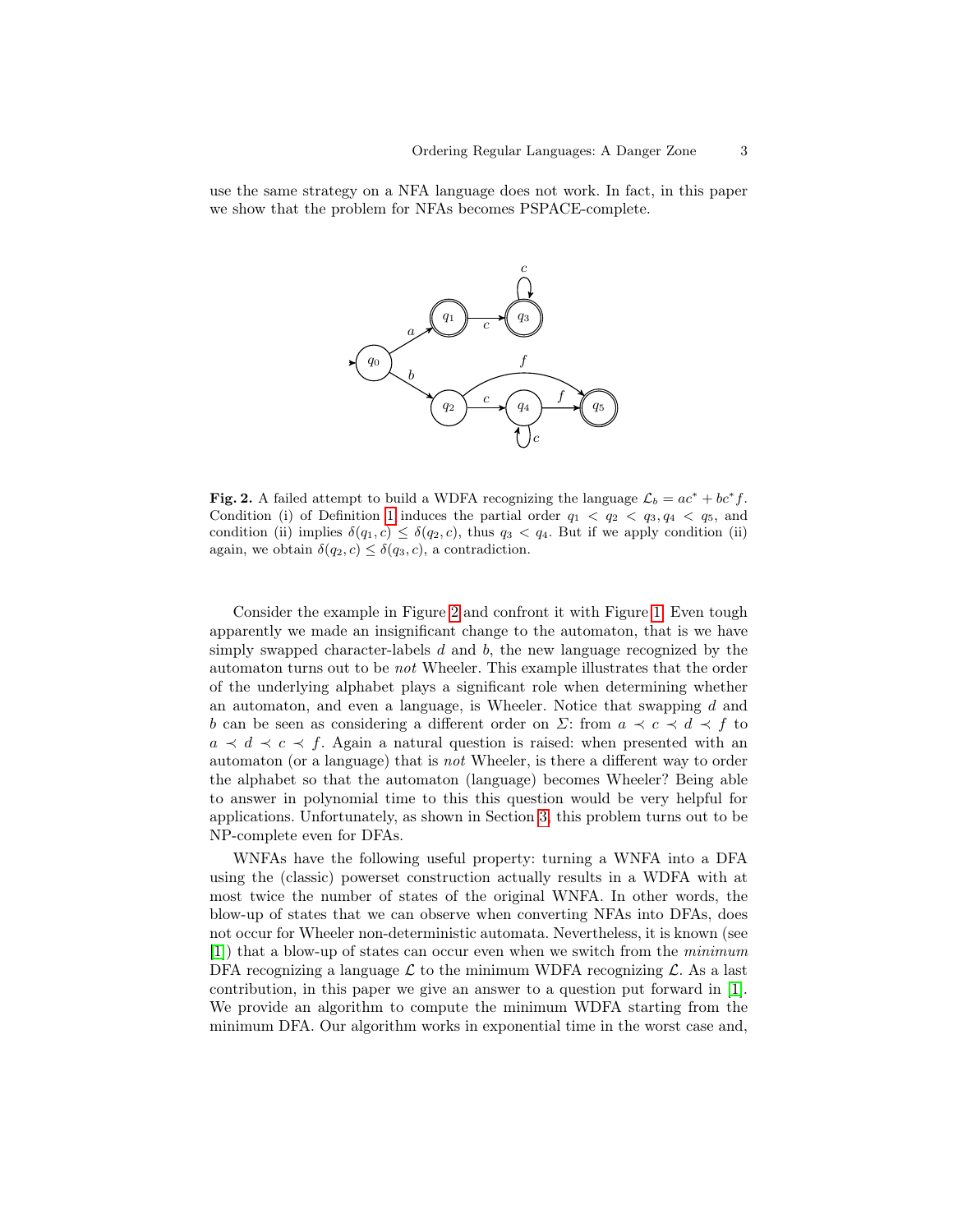since the dimension of the output might be exponential in the dimension of the input, is optimal for the task.

Due to space constraints, we present only the sketches of the proofs of our results. The full proofs, complete with all the missing details, can be found in the Appendix.

### 2 Wheeler languages

First of all, we fix some notation. Let  $\Sigma$  denote a finite alphabet endowed with a total order  $(\Sigma, \prec)$ . We denote by  $\Sigma^*$  the set of finite words over  $\Sigma$ , with  $\varepsilon$ being the empty word, and we extend the order  $\prec$  over  $\Sigma$  to the *co-lexicographic* order  $(\Sigma^*, \prec)$ , where  $\alpha \prec \beta$  if and only the reverse of  $\alpha$ , i.e.  $\alpha$  read from the right to the left, precedes lexicographically the reverse of  $\beta$ . Given two words  $\alpha, \beta \in \Sigma^*$ , we denote by  $\alpha \dashv \beta$  the property that  $\alpha$  is a suffix of  $\beta$ . For a language  $\mathcal{L} \subseteq \mathbb{Z}^*$ , we denote by  $\text{Pref}(\mathcal{L})$  the set of prefixes of strings in  $\mathcal{L}$ . We denote by  $\mathcal{A} = (Q, q_0, \delta, F, \Sigma)$  a finite automaton (NFA), with Q as set of states,  $q_0$  initial state,  $\delta: Q \times \Sigma \to 2^Q$  transition function, and  $F \subseteq Q$  final states. The dimension of A, denoted by  $|\mathcal{A}|$ , is defined as the number of states of A. An automaton is deterministic (DFA) if  $|\delta(q, a)| \leq 1$ , for all  $q \in Q$  and  $a \in \Sigma$ . As customary, we extend  $\delta$  to operate on strings as follows: for all  $q \in Q$ ,  $a \in \Sigma$  and  $\alpha \in \Sigma^*$ 

$$
\delta(q,\varepsilon) = \{q\}, \qquad \delta(q,\alpha a) = \bigcup_{v \in \delta(q,\alpha)} \delta(v,a).
$$

We denote by  $\mathcal{L}(\mathcal{A}) = \{ \alpha \in \mathbb{Z}^* : \delta(q_0, \alpha) \cap F \neq \emptyset \}$  the language accepted by the automaton  $A$ . We make the assumption that every automaton is basic, that is, every state is reachable from the initial state and every state can reach at least one final state. Notice that this assumption is not restrictive, since removing from a NFA every state not reachable from  $q_0$  and every state from which is impossible to reach a final state can be done in linear time and does not change the accepted language. It immediately follows that:

- there might be only one state without incoming edges, namely  $q_0$ ;
- every word that can be read starting from  $q_0$  belongs to Pref( $\mathcal{L}$ ).

Lastly, given a finite set Q, totally ordered by the relation  $\lt$ , we say that  $I \subseteq Q$ is an interval if and only if for all  $q, q', q'' \in Q$  with  $q \le q' \le q''$ , if  $q, q'' \in I$  then  $q' \in I$ . We denote by  $I := [q_{\min}, q_{\max}]$  a generic interval, where  $q_{\min}$   $(q_{\max})$  is the minimum (maximum) element of  $I$  with respect to  $\lt$ .

The class of Wheeler automata has been recently introduced in [\[13\]](#page-23-0). An automaton in this class has the property that there exists a total order on its states that is propagated along equally labeled transition. Moreover, the order must be compatible with the underlying order of the alphabet:

<span id="page-3-0"></span>Definition 1 (Wheeler Automaton). A Wheeler NFA (WNFA) A is a NFA  $(Q, q_0, \delta, F, \Sigma)$  endowed with a binary relation  $\langle q, s \rangle$ , such that:  $(Q, \langle s \rangle)$  is a linear order having the initial state  $q_0$  as minimum,  $q_0$  has no in-going edges, and the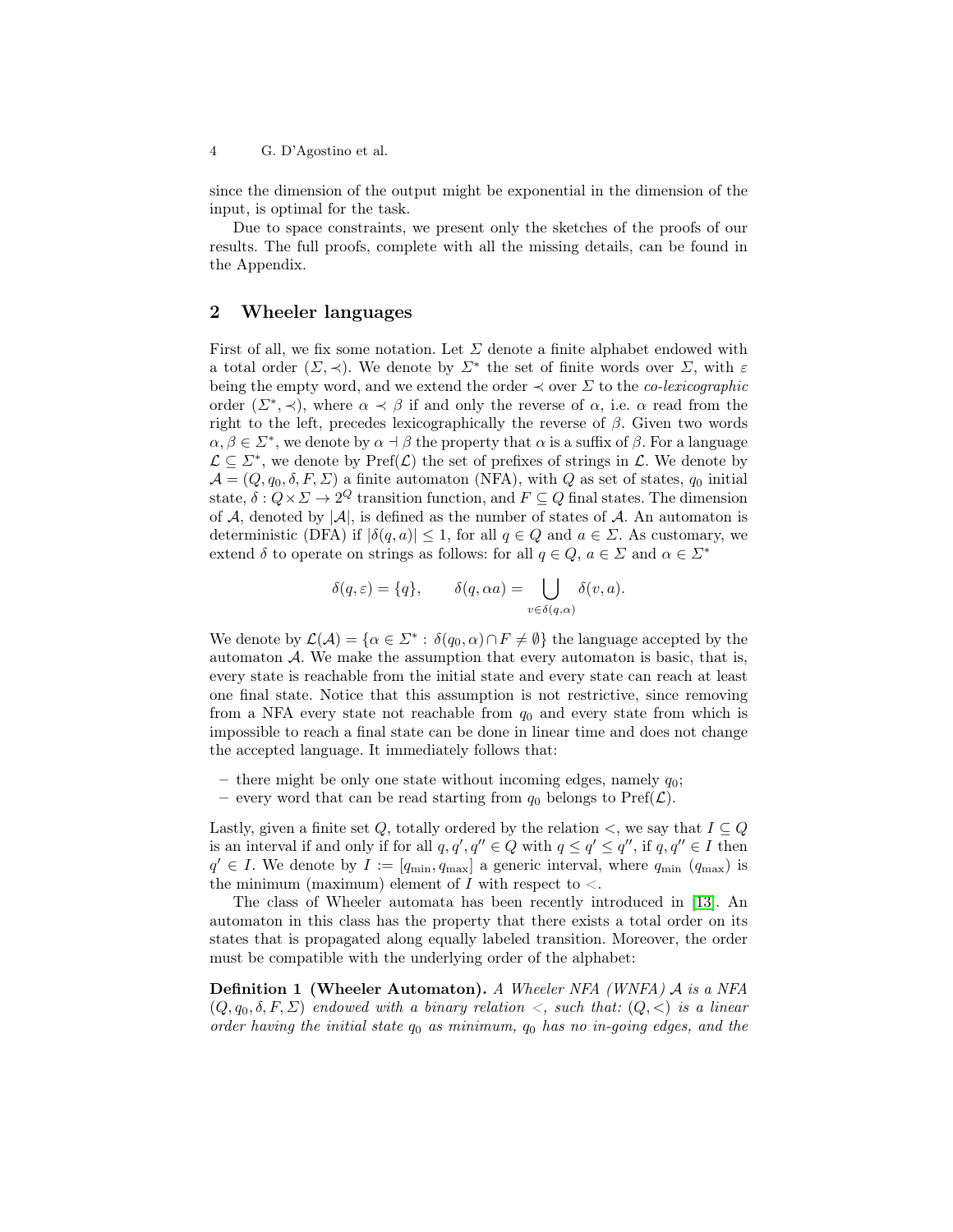following two (Wheeler) properties are satisfied. Let  $v_1 \in \delta(u_1, a_1)$  and  $v_2 \in$  $\delta(u_2, a_2)$ :

(i)  $a_1 \prec a_2 \rightarrow v_1 \prec v_2$ (ii)  $(a_1 = a_2 \wedge u_1 < u_2) \rightarrow v_1 \leq v_2$ .

A Wheeler DFA (WDFA) is a WNFA in which the cardinality of  $\delta(u, a)$  is always less than or equal to one.

In Figure [1](#page-1-0) is depicted an example of a WDFA.

Remark 1. A consequence of Wheeler property (i) is that A is input-consistent, that is all transitions entering a given state  $u \in Q$  have the same label: if  $u \in \delta(v, a)$  and  $u \in \delta(w, b)$ , then  $a = b$ . Therefore the function  $\lambda: Q \to \Sigma$  that associate to each state the unique label of its incoming edges is well defined. For the state  $q_0$ , the only one without incoming edges, we set  $\lambda(q_0) := \#$ .

In [\[13\]](#page-23-0) it is shown that WDFAs have a property called *path coherence*: let  $\mathcal{A} = (Q, q_0, \delta, F, \Sigma)$  be a WDFA according to the order  $(Q, \langle \rangle)$ . Then for every interval of states  $I = [q_i, q_j]$  and for all  $\alpha \in \Sigma^*$ , the set J of states reachable starting from any state of I by reading  $\alpha$  is also an interval. Path coherence allows us to transfer the order  $\lt$  over the states of Q to the co-lexicographic order  $\prec$  over the words entering the states: for each state q define the set  $I_q =$  $\{\alpha : \delta(q_0, \alpha) = q\}$ . With abuse of notation, we extend  $\preceq$  to subsets of  $\Sigma^*$  as follows:  $U \preceq V$ , with  $U, V \subseteq \Sigma^*$ , if and only if  $\alpha \prec \beta$  for each  $\alpha \in U, \ \beta \in V$ such that  $\{\alpha, \beta\} \notin U \cap V$ . Then, two states q and p with  $I_q \neq I_p$  satisfy  $q < p$ if and only  $I_q \preceq I_p$  (again proved in [\[1\]](#page-22-7)). An immediate consequence of this fact is that a WDFA admits an unique order of its states that makes it Wheeler and this order is univocally determined by the co-lexicographic order of any word entering its states. This result is important for two different reasons. First of all, it makes possible to decide in polynomial time whether a DFA is Wheeler: for each state q, pick a word  $\alpha_q$  entering it and order the states reflecting the co-lexicographic order of the words  $\{\alpha_q : q \in Q\}$ ; then check if the order satisfies the Wheeler conditions. Secondly, it is the key to adapt Myhill-Nerode Theorem to Wheeler automata. We recall the following defintion.

Definition 2 (Myhill-Nerode equivalence). Let  $\mathcal{L} \subseteq \mathbb{Z}^*$  be a language. Given a word  $\alpha \in \Sigma^*$ , we define the right context of  $\alpha$  as

$$
\alpha^{-1}\mathcal{L} := \{ \gamma \in \Sigma^* : \alpha \gamma \in \mathcal{L} \},
$$

and we denote by  $\equiv_{\mathcal{L}}$  the Myhill-Nerode equivalence on Pref( $\mathcal{L}$ ) defined as

$$
\alpha \equiv_{\mathcal{L}} \beta \iff \alpha^{-1} \mathcal{L} = \beta^{-1} \mathcal{L}.
$$

The (classic) Myhill-Nerode Theorem, among many other things, establishes a bijection between equivalence classes of  $\equiv_{\mathcal{L}}$  and the states of the minimum DFA recognizing  $\mathcal{L}$ . This minimum automaton is also unique up to isomorphism and a similar result, fully proved in [\[2\]](#page-22-6), holds for Wheeler languages as well.

In order to state such an analogous of Myhill-Nerode Theorem for Wheeler languages, the equivalence  $\equiv_{\mathcal{L}}$  is replaced by the equivalence  $\equiv_{\mathcal{L}}^c$  defined below.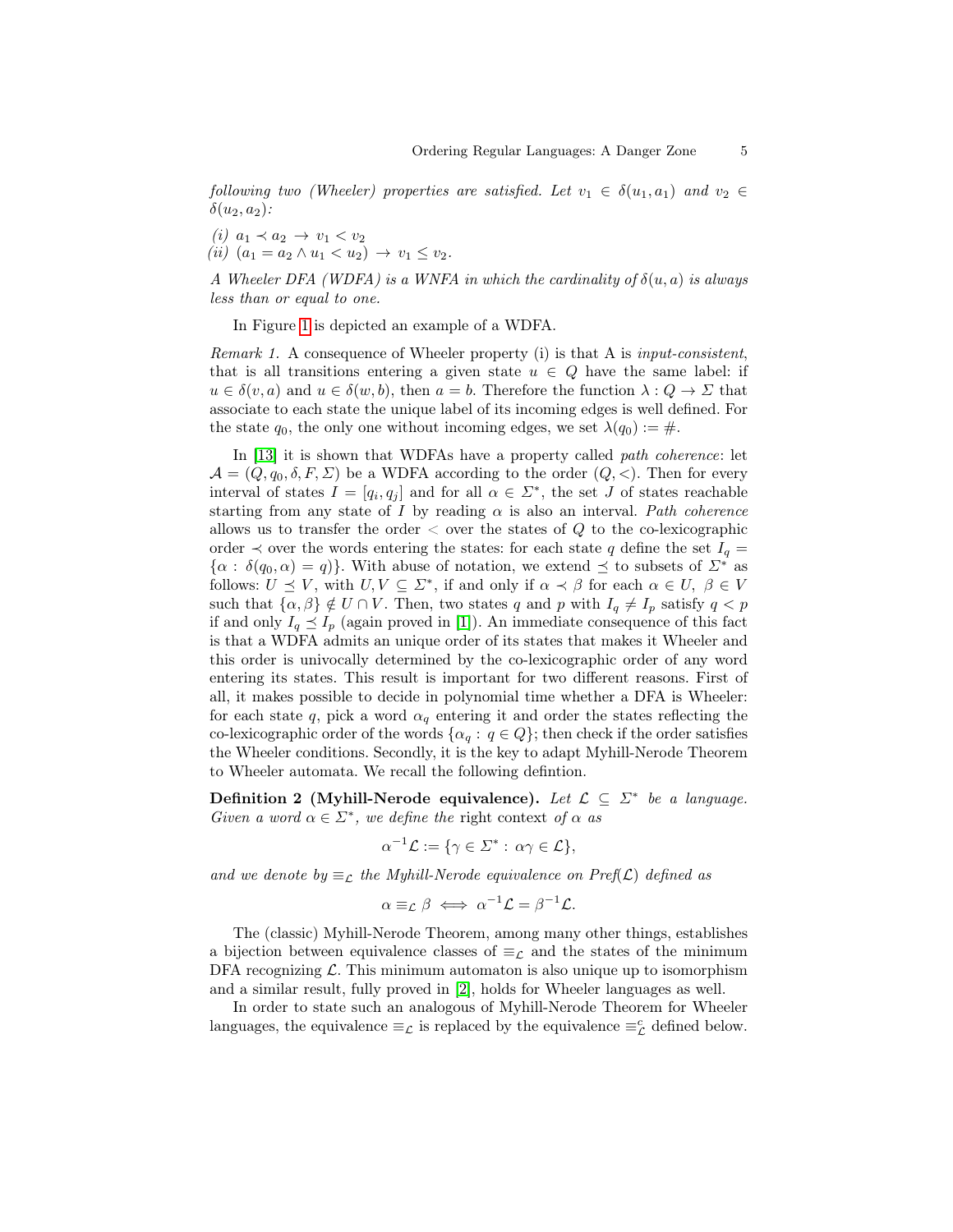**Definition 3.** The input consistent, convex refinement  $\equiv_{\mathcal{L}}^{c}$  of  $\equiv_{\mathcal{L}}$  is defined as follows.  $\alpha \equiv_{\mathcal{L}}^c \beta$  if and only if

- $-\alpha \equiv_{\mathcal{L}} \beta$ ,
- $\alpha$  and  $\beta$  end with the same character, and 2
- for all  $\gamma \in \text{Pref}(\mathcal{L})$ , if  $\min(\alpha, \beta) \leq \gamma \leq \max(\alpha, \beta)$ , then  $\alpha \equiv_{\mathcal{L}} \gamma \equiv_{\mathcal{L}} \beta$ .

The Myhill-Nerode Theorem for Wheeler languages proves that there exists a minimum (in the number of states) WDFA recognizing  $\mathcal{L}$ . As in the classic case, states of the minimum automaton are, in fact,  $\equiv_{\mathcal{L}}^c$ -equivalence classes, this time consisting of intervals of words. Also such WDFA is unique up to isomorphism.

A further important consequence, especially for testing Wheelerness, is stated in the following Lemma (again proved in [\[2\]](#page-22-6)).

<span id="page-5-0"></span>**Lemma 1.** A regular language  $\mathcal{L}$  is Wheeler if and only if all monotone sequences in  $(Pref(\mathcal{L}), \prec)$  become eventually constant modulo  $\equiv_{\mathcal{L}}$ . In other words, for all sequences  $(\alpha_i)_{i>0}$  in Pref( $\mathcal L$ ) with

$$
\alpha_1 \preceq \alpha_2 \preceq \ldots \alpha_i \preceq \ldots \quad \text{or} \quad \alpha_1 \succeq \alpha_2 \succeq \cdots \succeq \alpha_i \succeq \ldots
$$

there exists an n such that  $\alpha_h \equiv_{\mathcal{L}} \alpha_k$ , for all  $h, k \geq n$ .

Lemma [1](#page-5-0) shows how it is possible to recognize whether a language  $\mathcal L$  is Wheeler simply by verifying a property on the words of  $\text{Pref}(\mathcal{L})$ : trying to find a WDFA that recognizes  $\mathcal L$  is no longer needed to decide the Whelerness of  $\mathcal L$ . As it turns out, we can verify whether the property depicted in Lemma [1](#page-5-0) is satisfied just by looking at *any* DFA recognizing  $\mathcal{L}$ , as shown in Theorem [1](#page-5-1) (see [\[2\]](#page-22-6)).

<span id="page-5-1"></span>**Theorem 1.** Let A be a DFA such that  $\mathcal{L} = \mathcal{L}(\mathcal{A})$ , with initial state  $q_0$  and dimension  $n = |\mathcal{A}|$ .

L is not Wheeler if and only if there exist  $\mu, \nu$  and  $\gamma$  in  $\Sigma^*$ , with  $\gamma \not\preceq \mu, \nu$ , such that:

- 1.  $\mu \not\equiv_{\mathcal{L}} \nu$  and they label paths from  $q_0$  to states u and v, respectively;
- 2.  $\gamma$  labels two cycles, one starting from u and one starting from v;
- 3.  $\mu, \nu \prec \gamma$  or  $\gamma \prec \mu, \nu$ .

The length of the words  $\mu, \nu$  and  $\gamma$  satisfying the above can be bounded:

4.  $|\mu|, |\nu| \leq |\gamma| \leq n^3 + 2n^2 + n + 2$ .

Since in this work we make an extensive use of Theorem [1,](#page-5-1) here is a simple example on how and why it works. Consider the automata depicted in Figure [3.](#page-6-0) As shown in Figure [1](#page-1-0) and [2,](#page-2-0) the language  $\mathcal{L}_d$  is Wheeler whereas  $\mathcal{L}_b$  is not, as can be easily proved using Theorem [1.](#page-5-1) In fact, consider the automaton  $A<sub>b</sub>$ . By setting  $\mu := a, \nu := b$  and  $\gamma := c$ , one can verify conditions 1-3 of the theorem are satisfied. Notice that condition  $a \neq_{\mathcal{L}_b} b$  follows immediately from the fact that  $\delta(q_0, a) \neq \delta(q_0, b)$  in the minimum DFA  $A_b$ .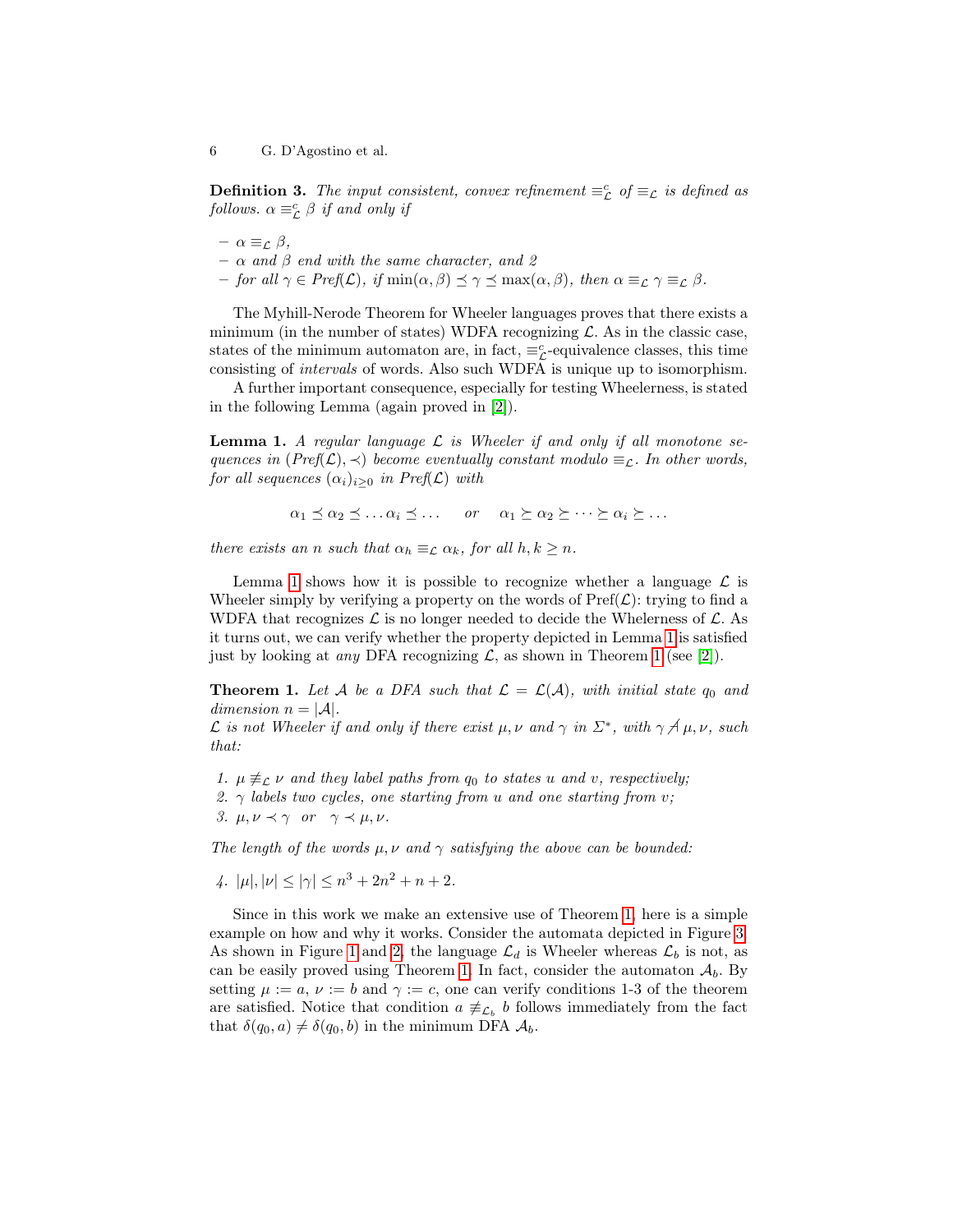

<span id="page-6-0"></span>Fig. 3. The minimum DFAs recognizing the languages  $\mathcal{L}_d$  (Wheeler) and  $\mathcal{L}_b$  (not Wheeler).

If we try to transpose the same reasoning to the automaton  $\mathcal{A}_d$  by setting  $\mu = a, \nu = d$  and  $\gamma = c$ , condition 3 of Theorem [1](#page-5-1) is no longer satisfied. We can not find 3 words satisfying conditions 1-3 of Theorem [1,](#page-5-1) therefore  $\mathcal{L}_b$  is Wheeler.

The polynomial bound given by condition 4 of Theorem [1](#page-5-1) allows us to design an algorithm that decides whether a given DFA recognizes a Wheeler language: using dynamic programming (see [\[1\]](#page-22-7)), it is possible to keep track of all the relevant paths and cycles inside the DFA and check, in polynomial time, whether there exists three words satisfying the conditions of the theorem.

Things change if, instead of a DFA, we are given a NFA. Trying to exploit the same idea used for DFAs does not work: the problem of deciding whether two words  $\mu$  and  $\nu$  read by a NFA are Myhill-Nerode equivalent is PSAPCEcomplete, whereas is polynomial on DFAs (simply compute the minimum DFA using Hopcroft's algorithm and check whether the two states reached by  $\mu$  and  $\nu$  coincide). Even worse, the straightforward attempt of building the minimum DFA recognizing the NFA's language might lead to a blow-up of the sates, resulting in a exponential time (and exponential space) algorithm.

We show that the problem of deciding whether a NFA recognizes a Wheeler language is indeed hard, but doesn't require exponential time to be solved: the problem turns out to be PSPACE-complete. To show this, we first need to adapt Theorem [1](#page-5-1) to work on NFAs, as described in the following corollary.

<span id="page-6-1"></span>Corollary 1. Let  $\mathcal{A} = (Q, q_0, \delta, F, \Sigma)$  be a NFA of dimension  $n := |\mathcal{A}|$ . Then  $\mathcal{L} := \mathcal{L}(\mathcal{A})$  is not Wheeler if and only if there exist three words  $\mu, \nu, \gamma$ , with  $\gamma \not\preceq \mu, \nu$ , such that

- 1.  $\mu \gamma^i \not\equiv_{\mathcal{L}} \nu \gamma^j$  for all  $0 \leq i, j \leq 2^n$ ;
- 2.  $\gamma$  labels two cycles, one starting from a state  $p \in \delta(q_0, \mu)$  and one from a state  $r \in \delta(q_0, \nu)$ ;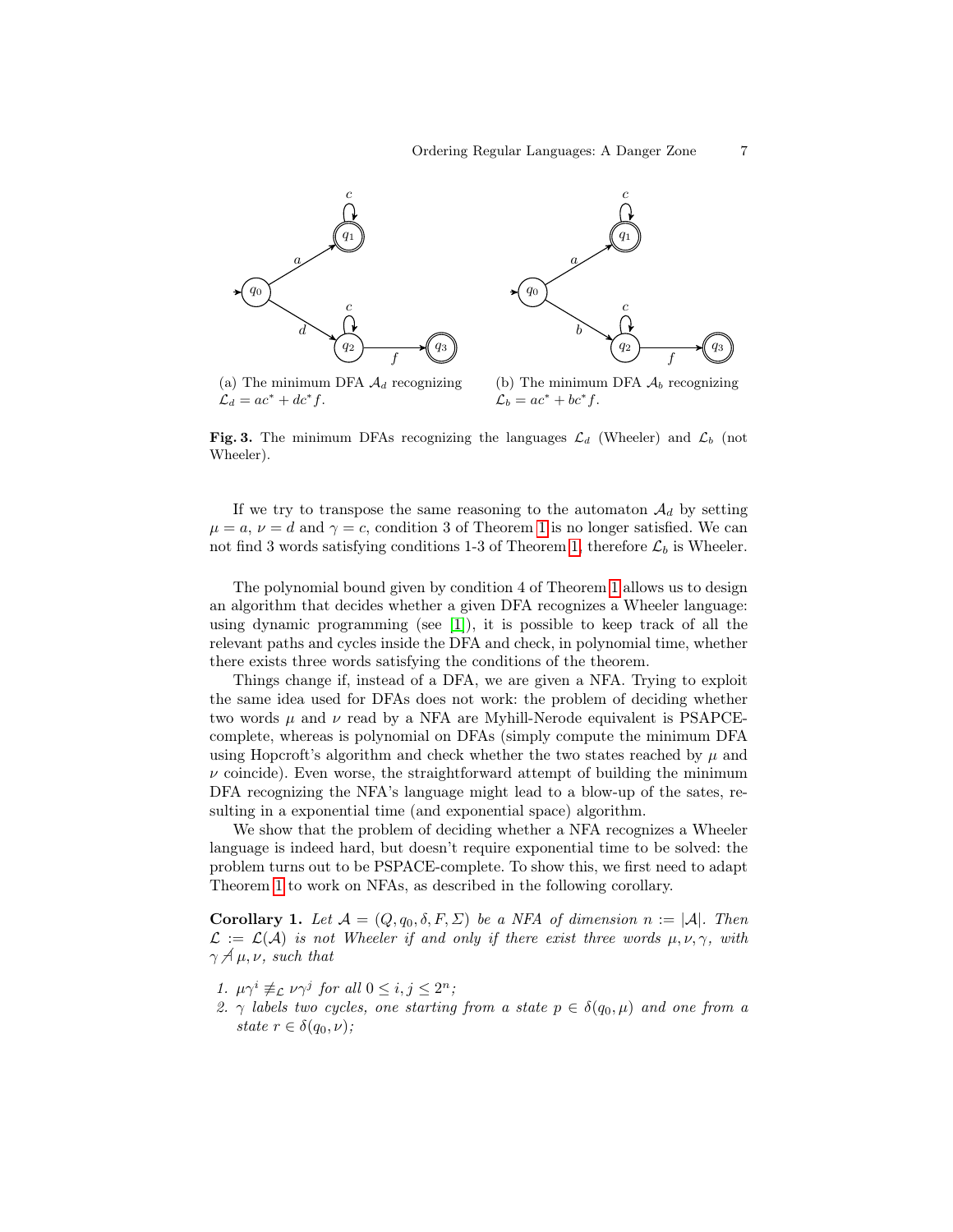3.  $\mu, \nu \prec \gamma$  or  $\gamma \prec \mu, \nu$ .

The length of the words  $\mu, \nu$  and  $\gamma$  satisfying the above can be bounded:

4.  $|\mu|, |\nu| < |\gamma| \in O(n^3 \cdot 2^{3n}).$ 

*Proof (Sketch).* ( $\implies$ ) Let D be the minimum DFA recognizing the language L, with initial state  $\hat{q}_0$ . Recall that  $D$  might have up to  $2^n$  states. From Theorem [1](#page-5-1) we know that  $\mathcal L$  is not Wheeler if and only if there exist  $\hat \mu, \hat \nu$  and  $\hat \gamma$  satisfying conditions 1-4 of Theorem [1.](#page-5-1) Although there is not a perfect correspondence between cycles in A and cycles in D, whenever we find in D a path  $\hat{\mu}$  (respectively,  $\hat{\nu}$  and a cycle  $\hat{\gamma}$  both ending in the same state  $\hat{u}$  ( $\hat{v}$ ), we can find in A a path  $\mu = \hat{\mu}\hat{\gamma}^i$  ( $\nu = \hat{\nu}\hat{\gamma}^j$ ) and a cycle  $\gamma_1 = \hat{\gamma}^{k_1}$  ( $\gamma_2 = \hat{\gamma}^{k_2}$ ) both ending in the same state u (v), for some  $i, j, k_1, k_2 \leq n$ . Note that the word  $\hat{\gamma}^{(n+1)k_1k_2}$  labels two cycles starting from  $u$  and  $v$ . Moreover, we have

$$
|\hat{\gamma}^{(n+1)k_1k_2}| \ge (n+1)|\hat{\gamma}^{k_1k_2}| \ge (n+1)|\hat{\gamma}| \ge (i+1)|\hat{\gamma}| > |\hat{\mu}\hat{\gamma}^i|,
$$

and similarly  $|\hat{\gamma}^{(n+1)k_1k_2}| > |\hat{\nu}\hat{\gamma}^j|$ . Since  $|\hat{\gamma}| \in O(2^{3n})$ , we have  $|\hat{\gamma}^{(n+1)k_1k_2}| \in$  $O(n^3 \cdot 2^{3n})$  and therefore the words  $\mu, \nu$  and  $\gamma := \hat{\gamma}^{(n+1)k_1k_2}$  satisfy conditions 2-4 of this corollary. Finally, condition 1 is satisfied for all  $i, j \geq 0$  because when reading  $\mu \gamma^i$  and  $\nu \gamma^j$  on  $\mathcal{D}$ , they reach different states.

 $(\Leftarrow)$  As we did while proving the opposite direction, given three words  $\mu, \nu, \gamma$ in A satisfying condition 1-3, we can always find, for some  $i, j, k \leq 2^n$ , three words  $\hat{\mu} = \mu \gamma^i$ ,  $\hat{\nu} = \nu \gamma^j$  and  $\hat{\gamma} = \gamma^k$  in  $\mathcal{D}$  that almost satisfy condition 1-3 of Theorem [1.](#page-5-1) The only requirement that might be missing is that  $\hat{\mu} \neq_{\mathcal{L}} \hat{\nu}$ . The upper bound  $2^n$  in condition 1 ensures that this requirement is fulfilled, hence we can apply Theorem [1](#page-5-1) to conclude that  $\mathcal L$  is not Wheeler.

Despite the fact the the bound in condition 4 has become exponential by switching to NFAs, it is still possible to check in polynomial space (but exponential time) whether there are three words  $\mu, \nu$  and  $\gamma$  satisfying the conditions of Corollary [1.](#page-6-1) Thus we can prove the following:

<span id="page-7-0"></span>**Proposition 1.** Given a NFA A, deciding whether the language  $\mathcal{L} := \mathcal{L}(\mathcal{A})$  is Wheeler is PSPACE-complete.

*Proof (Sketch)*. To prove that the problem is in PSPACE ( $=NPSPACE$ ), we guess (using non-determinism) three words  $\mu$ ,  $\nu$  and  $\gamma$  satisfying the conditions of Corollary [1.](#page-6-1) Since this words are too long to be stored, we first guess their length bit by bit and then we guess their characters one by one, starting from the last one and proceeding from right to left. Meanwhile, for all  $\alpha \in {\{\mu, \nu, \gamma\}}$  and for all state t of  $A$ , we follow backwards the edges of  $A$  labeled as the character of  $\alpha$  that we are guessing. This way, we can compute the set of states from which is possible to reach t by reading  $\alpha$ . This allows us to find, for all  $i, j \leq 2^n$ , the sets  $Q^i_\mu := \delta(q_0, \mu \gamma^i)$  and  $Q^j_\nu := \delta(q_0, \nu \gamma^j)$ . We can then test whether  $\mu \gamma^i \not\equiv_{\mathcal{L}} \nu \gamma^j$  by confronting the language accepted by the automaton  $A$  with set of initial states  $Q^i_\mu$  and the language accepted by the automaton A with set of initial states  $Q^i_\nu$ .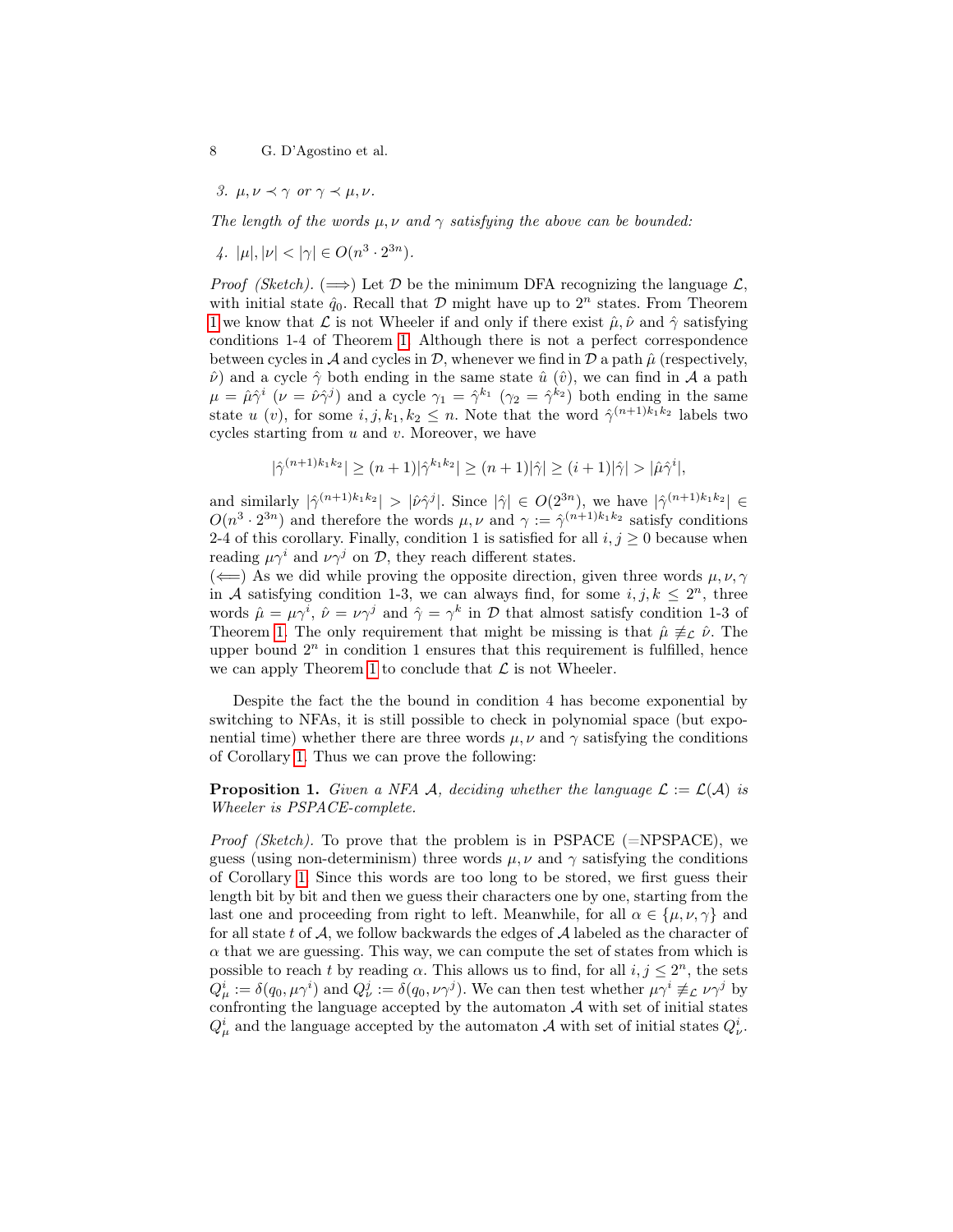This can be done in polynomial space since the problem of deciding whether two NFAs recognize the same language is known to be PSPACE-complete.

To prove the hardness of the problem, we show a polynomial reduction from the universality problem for NFA, i.e. the problem of deciding whether the language accepted by a NFA A over the alphabet  $\Sigma$  is such that  $\mathcal{L}(\mathcal{A}) = \Sigma^*$ . Let  $\mathcal{A} = (Q, q_0, \delta, F, \Sigma)$  be a NFA and let  $\mathcal{L} := \mathcal{L}(\mathcal{A})$ . We can assume, without loss of generality, that  $q_0 \in F$ , otherwise A would not accept the empty word and we could immediately derive that  $\mathcal{L} \neq \mathcal{L}^*$ . Starting from A, we build in constant time a NFA  $\mathcal{A}^{\prime\prime}$  over the alphabet  $\Sigma\cup\{a,b,c\}$  that recognizes the language

$$
\mathcal{L}'' := a \cdot (\mathcal{L}c)^* \cdot \mathcal{L} + b \cdot (\mathcal{L} + c)^*,
$$

where a, b, c are three characters not in  $\Sigma$  and such that  $a \prec b \prec c$  (the order of the characters of  $\Sigma$  is irrelevant in this proof). If we prove that  $\mathcal{L} = \Sigma^*$  if and only if  $\mathcal{L}''$  is Wheeler, the reduction is complete and the thesis follows. Notice that, since  $\varepsilon \in \mathcal{L}$ , the following property holds:

<span id="page-8-1"></span>
$$
\mathcal{L} = \Sigma^* \iff (\mathcal{L}c)^* \cdot \mathcal{L} = (\Sigma + c)^*.
$$
 (1)

Let us prove that  $\mathcal{L} = \Sigma^*$  implies that  $\mathcal{L}''$  is not Wheeler. If  $\mathcal{L} = \Sigma^*$ , then by [\(1\)](#page-8-1) we have  $\mathcal{L}'' = (a+b)(\Sigma + c)^*$ . The minimum DFA recognizing  $\mathcal{L}''$  has only one cycle, therefore from Theorem [1](#page-5-1) it follows that  $\mathcal{L}''$  is Wheeler.

We next prove that  $\mathcal{L}''$  not Wheeler implies  $\mathcal{L} = \Sigma^*$ . Notice that  $a^{-1}\mathcal{L}'' =$  $(\mathcal{L}c)^*\cdot\mathcal{L}$  so that, by [\(1\)](#page-8-1) if  $\mathcal{L}\neq\Sigma^*$ , then  $a^{-1}\mathcal{L}''=(\mathcal{L}c)^*\cdot\mathcal{L}\neq(\Sigma+c)^*$ . However we have  $b^{-1}\mathcal{L}'' = (\mathcal{L} + c)^*$ , thus  $a \neq_{\mathcal{L}''} b$ . Moreover, it can be proved that, for all n, both  $a \equiv_{\mathcal{L}''} ac^n$  and  $b \equiv_{\mathcal{L}''} bc^n$  hold. Therefore the monotone sequence

$$
ac \prec bc \prec ac^2 \prec bc^2 \prec \cdots \prec ac^n \prec bc^n \prec \cdots
$$

is not constant modulo  $\equiv_{\mathcal{L}''}$  and from Lemma [1](#page-5-0) it follows that  $\mathcal{L}(\mathcal{A}'')$  is not Wheeler.

#### <span id="page-8-0"></span>3 Generalized Wheelerness

As we have already pointed out in the introduction, changing the underlying order of the alphabet might turn a Wheeler language into a not Wheeler one and vice versa. For instance, consider again the Wheeler languages  $\mathcal{L}_d$  and the regular (but not Wheeler) language  $\mathcal{L}_b$  depicted in Figure [3.](#page-6-0) If we change the order of  $\Sigma$  from  $a \prec c \prec d \prec f$  to  $a \prec d \prec c \prec f$ , the Wheeler language  $\mathcal{L}_d$ turns into a non-Wheeler language (isomorphic to  $\mathcal{L}_b$  under the isomorphism  $\varphi$  between alphabets that fixes characters a, c, f and sends d into  $\varphi(d) = b$ . Hence, by not fixing an apriori order of the alphabet  $\Sigma$  we enlarge the class of languages.

**Definition 4 (Generalized Wheelerness).** A NFA A over the alphabet  $\Sigma$  is called a Generalized Wheeler Automaton (GWNFA) if and only if there exists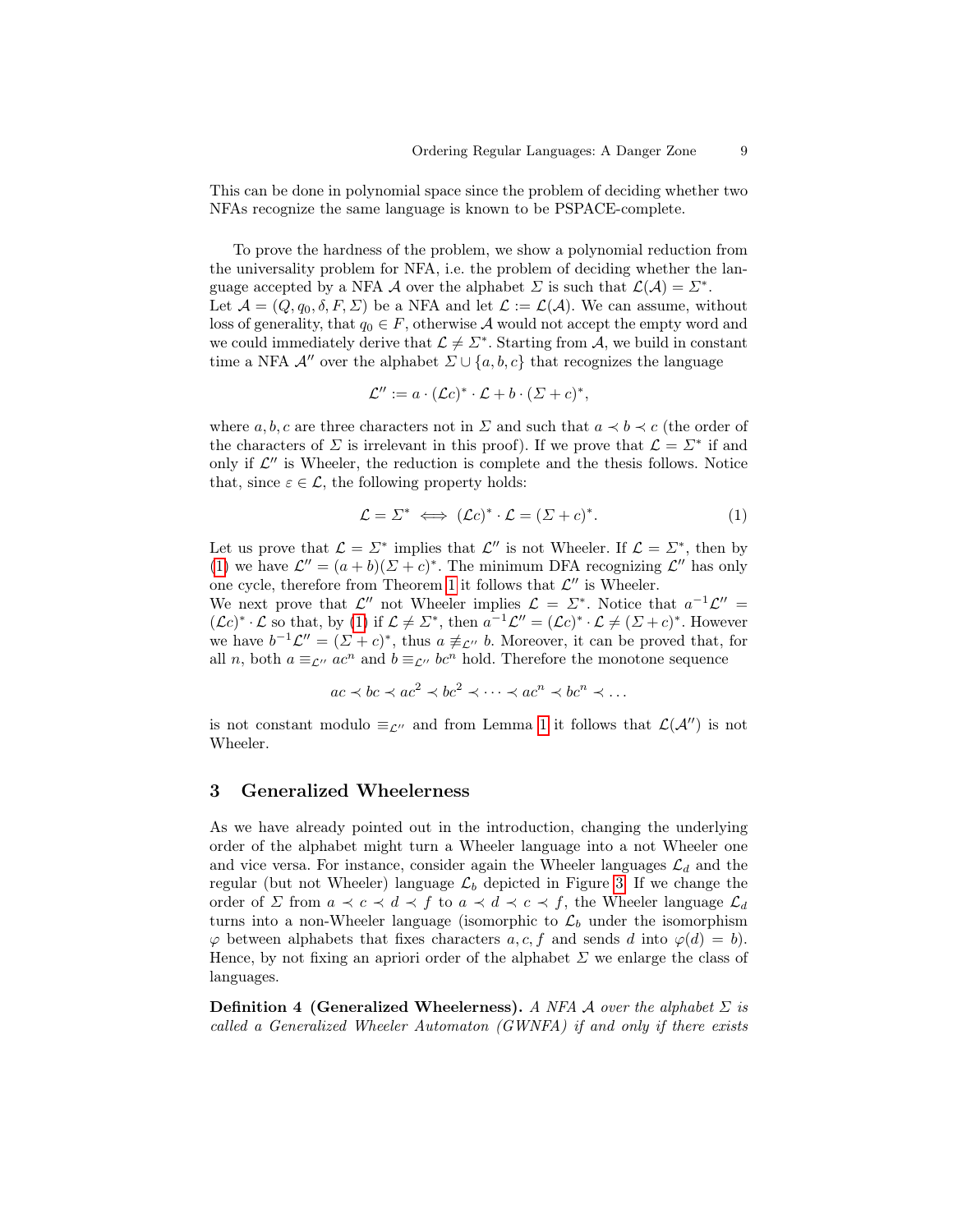an ordering of the elements of  $\Sigma$  that makes A Wheeler. A language  $\mathcal L$  is called generalized Wheeler (for short GW) if and only if there exists a GWNFA that recognizes L.

Let A be a WDFA. Then, every word  $\alpha$  that labels a cycle in A is *primitive* (see [\[2\]](#page-22-6)), that is there exists no  $\beta \neq \varepsilon$  and  $i > 1$  such that  $\alpha = \beta^i$ . A direct consequence of this property is that Wheeler languages form a subclass of star-free languages, i.e. the class of languages that can be defined by a regular expression not containing the Kleene star. Since star-free expressions, and thus star-free languages, are closed under permutations of the alphabet, even GW languages must be a subclass of star-free languages. Here we show that the inclusion is strict, therefore GW languages must be studied separately.

**Proposition 2.** If  $|\Sigma| \geq 2$ , then the set  $\{\mathcal{L} \subseteq \Sigma^* : \mathcal{L}$  is GW} is a proper subset of  $\{\mathcal{L} \subseteq \Sigma^* : \mathcal{L} \text{ is star-free}\}.$ 

*Proof.* Let a, b be two distinct characters of  $\Sigma$ , and consider the language  $\mathcal{L} =$  $a(aba)^*a+ba(aba)^*b$ . It is possible to prove that  $\mathcal L$  is star-free, but  $\mathcal L$  is not GW: consider the sequence  $(\alpha_i)_{i\geq 2}$  with  $\alpha_{2n} = a(aba)^n$  and  $\alpha_{2n+1} = ba(aba)^n$ . Since, for all *i*, the word  $\alpha_i$  is a prefix of  $\alpha_{i+1}$ , independently from how a and b are ordered we have

 $aaba \prec baaba \prec aabaaba \prec baabaaba \prec \cdots \prec a(aba)^i \prec ba(aba)^i \prec \cdots$ 

Moreover, for all i we have  $a(aba)^i \neq_c ba(aba)^i$ , since  $a(aba)^i \cdot a$  belongs to  $\mathcal{L}$ but  $ba(aba)^i \cdot a$  does not. We can then apply Lemma [1](#page-5-0) to conclude that  $\mathcal L$  is not Wheeler. Since this result does not depend on the order of the alphabet,  $\mathcal L$  is not GW.

We mentioned that we can decide in polynomial time whether a DFA is Wheeler. On the contrary, deciding whether a NFA is Wheeler is NP-complete, even when we bound the outdegree of each state of the NFA to be at most 5 (see [\[8\]](#page-22-8)). As one may expect, deciding whether a NFA is a GWNFA is not easier than deciding whether a NFA is Wheeler. In fact, we show in Proposition [3](#page-9-0) that the problem is NP-complete. We actually prove a stronger result in Proposition [4:](#page-9-1) even deciding whether a DFA is a GWNFA is NP-complete. Since the proof of Proposition [4](#page-9-1) is cumbersome, we decided to present also it weaker version, i.e. Proposition [3,](#page-9-0) which shows a more natural reduction from the problem of deciding whether a NFA is Wheeler. Both proofs can be found in the Appendix. It is worth noticing that the proof of Proposition [3](#page-9-0) can be adapted to work even on DFAs, hence giving an alternative way to prove that deciding whether a DFA is a GWNFA is NP-complete. Nonetheless, Proposition [4](#page-9-1) is still stronger, since it also proves that deciding whether a DFA recognizes a GW language is NP-complete.

<span id="page-9-0"></span>**Proposition 3 (GWNFA hardness).** Let  $A$  be a NFA. Deciding whether  $A$ is a GWNFA is NP-complete.

<span id="page-9-1"></span>Proposition 4 (GWDFA and GW languages hardness). Let  $\mathcal{L} \subseteq \mathbb{Z}^*$  be a language and  $A$  be a DFA. Both the problems of deciding whether  $A$  is a GWNFA and deciding whether  $\mathcal L$  is GW are NP-complete.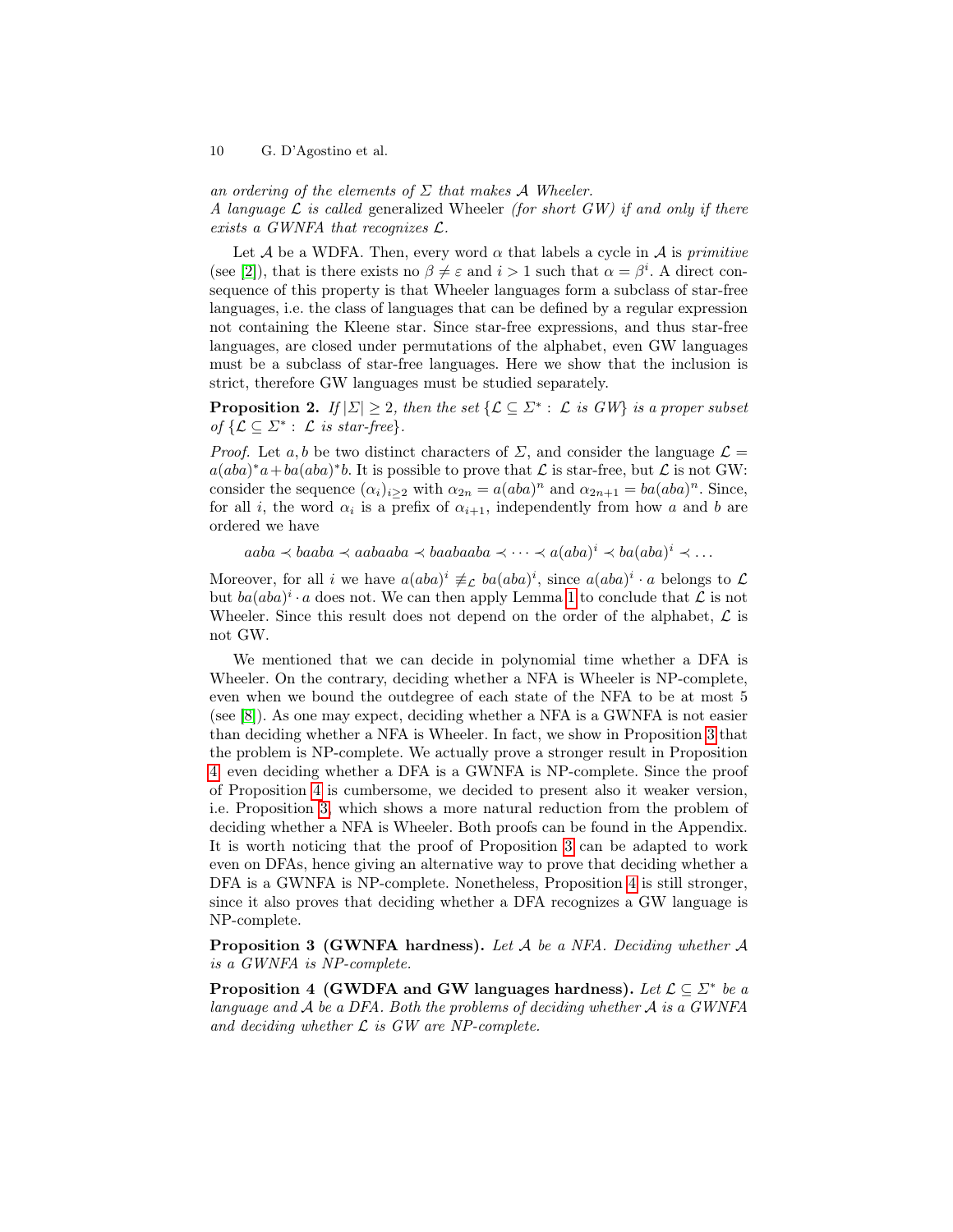## 4 DFA to WDFA

As discussed in Section [1,](#page--1-1) a Wheeler automaton can be represented more compactly than a generic finite automaton. Therefore, if we are given a Wheeler language  $\mathcal L$  represented as a DFA  $\mathcal A$  that recognizes  $\mathcal L$ , we may be tempted to look for a WDFA  $\mathcal{A}'$  that recognizes the same language to achieve a better, i.e. more compact, representation. Unfortunately, this approach might not work in our favor: in [\[1\]](#page-22-7), a family  $(\mathcal{L}_m)_{m>1}$  of Wheeler languages with the property that the dimension of the minimum WDFA recognizing  $\mathcal{L}_m$  is exponential in the dimension of the minimum DFA recognizing  $\mathcal{L}_m$  is presented. Note that we can always assume that, whenever we are given a DFA or a WDFA, the automaton is minimum. In fact, both tasks of minimizing a DFA and minimizing a WDFA can be done in polynomial time (see [\[9\]](#page-22-9) for DFAs and [\[1\]](#page-22-7) for WDFAs). Here we answer (positively) to the open question put forward in [\[1\]](#page-22-7) whether there exists an algorithm to compute the minimum WDFA starting from the minimum DFA. Our algorithm works in exponential time in the worst case and, since the dimension of the output might be exponential in the dimension of the input, is optimal for the task.

Let  $\mathcal{L} = \mathcal{L}(\mathcal{A})$  be the language recognized by the given (minimum) DFA A. Recall that there is a 1 to 1 correspondence between the  $\equiv_{\mathcal{L}}^c$ -classes and the states of the minimum WDFA recognizing  $\mathcal{L}$ . First of all, our algorithm identifies a representative for each  $\equiv_{\mathcal{L}}^c$ -class; to be able do this in exponential time, we first need to put a bound on the length of such representatives.

<span id="page-10-0"></span>**Lemma 2.** Let A be the minimum DFA recognizing the Wheeler language  $\mathcal{L} =$  $\mathcal{L}(\mathcal{A})$  over the alphabet  $\Sigma$ , and let  $C_1, ..., C_m$  be the pairwise distinct equivalence classes of  $\equiv_{\mathcal{L}}^c$ . Then, for each  $1 \leq i \leq m$ , there exists a word  $\alpha_i \in C_i$  such that  $|\alpha_i| < n + n^2$ , where  $n := |\mathcal{A}|$ .

*Proof (Sketch)*. Suppose by contradiction that there exists a class  $C_i$  such that for all  $\alpha \in C_i$  it holds  $|\alpha| \geq n + n^2$ , and let  $\alpha \in C_i$  be a word of minimum length. Since  $A$  has n states, there must exists a factor of  $\alpha$  that corresponds to a cycle in the run of  $\alpha$  on A. Let  $\beta$  be the word obtained by erasing such factor from  $\alpha$ . Since  $\alpha$  and  $\beta$  ends in the same state of  $\mathcal{A}$ , we have  $\alpha \equiv_{\mathcal{L}} \beta$ . From the minimality of  $\alpha$  it follows that  $\alpha \neq^c_{\mathcal{L}} \beta$ , therefore there must exists a word  $\eta$  that is not Myhill-Nerode equivalent to  $\alpha$  and that is included (co-lexicographically) between  $\alpha$  and  $\beta$ . We can further assume that the length of  $\eta$  is greater than  $n^2$ , hence we can identify a common factor of  $\alpha$  and  $\eta$  that labels two cycles in the runs of  $\alpha$  and  $\eta$  on A. We can then apply Theorem [1](#page-5-1) to conclude that  $\mathcal L$  is not Wheeler, a contradiction.

The algorithm works as follow: first of all, it generates the list containing every word of length less than  $n+n^2$  that can be read on A. This can be done in exponential time since the list contains at most  $|\mathcal{L}|^{n+n^2}$  words. Then, we order the list co-lexicographically and we apply the following proposition.

<span id="page-10-1"></span>**Proposition 5 (Minimum DFA to minimum WDFA).** Let  $A$  be the minimum automaton recognizing  $\mathcal{L} = \mathcal{L}(\mathcal{A})$  with  $|\mathcal{A}| = n$ , over the alphabet  $\Sigma$  with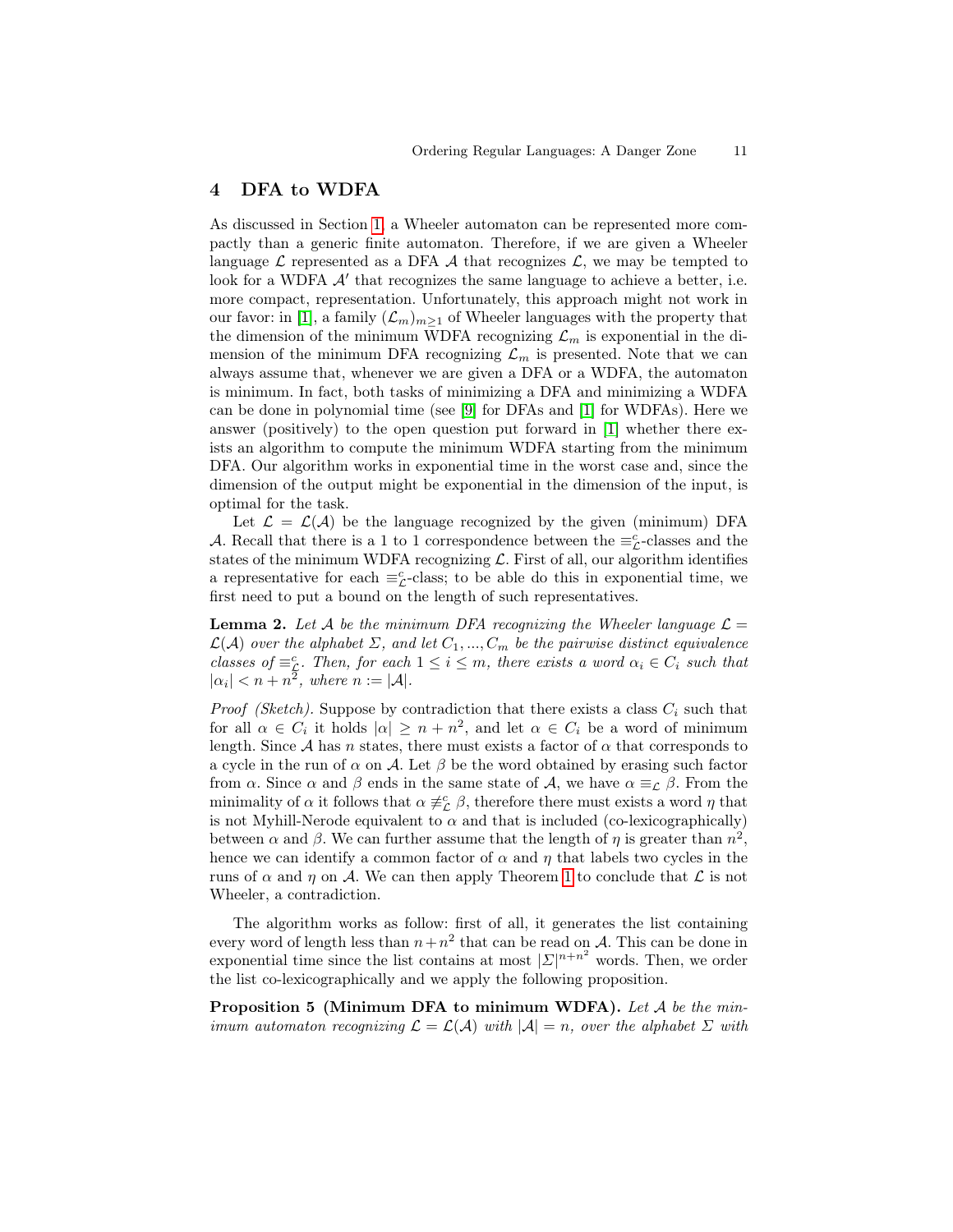$|\Sigma| = \sigma$ . Let  $d := n + n^2$  and define

$$
Pref(\mathcal{L})^{\leq d} := \{ \alpha \in Pref(\mathcal{L}) : |\alpha| \leq d \}.
$$

Assume that we are given the elements of  $\text{Pref}(\mathcal{L})^{\leq d}$  in co-lexicographic order, *i.e.*  $Pref(\mathcal{L})^{\leq d} = {\alpha_1, ..., \alpha_k}$  with  $\alpha_i \prec \alpha_{i+1}$ . Then it is possible to build the minimun WDFA recognizing  $\mathcal L$  in  $O(k + n^2 \cdot \sigma \cdot m \log m)$  time, where m is the dimension of the output.

*Proof (Sketch)*. From Lemma [2](#page-10-0) we know that each  $\equiv_{\mathcal{L}}^c$ -class has at least one representative in  $\text{Pref}(\mathcal{L})^{\leq d}$ . By considering the list  $[\alpha_1]_{\mathcal{L}}, \ldots, [\alpha_k]_{\mathcal{L}}$  we can spot such representatives:  $\alpha_i$  represents a  $\equiv_{\mathcal{L}}^c$ -class if and only if  $\alpha_i$  and  $\alpha_{i+1}$  belong to different  $\equiv_{\mathcal{L}}$ -classes or they belong to the same class but their last character is different.

Each representative of a  $\equiv_{\mathcal{L}}^c$ -class become a state of our WDFA. To compute the edges of the automaton, we simply check, for all representative  $\beta$  and for all  $c \in \Sigma$ , the  $\equiv_{\mathcal{L}}^c$ -class of  $\beta \cdot c$ .

### 5 Conclusions

Having an order on the set of states of an automaton that is consistent with a given order of the underlying alphabet has important implication from a practical point of view. In fact, deterministic or even non-deterministic finite state automata enjoying this property—Wheeler automata—can be used to efficiently analyse the language they accept by standard tools.

In this work we established a few limitations along the directions that one can imagine to take in order to extend the nice properties of Wheeler languages.

More specifically, we proved that adding as a degree of freedom the possibility to re-order the underlying alphabet produces a significantly more complex (NPcomplete) class of languages. In addition, the polynomial test we have for testing whether a language is Wheeler when the latter is presented by a *deterministic* automaton, turns out much more complex (PSPACE-complete) if the language is presented by a non-deterministic one. The picture is completed by explicitly giving an algorithm that turns a DFA into a Wheeler automaton, whenever this is possible.

Proving the above limitations should clarify the role played by apparently secondary aspects of the definition of Wheeler language. This kind of study should help to better understand the nature of Wheeler languages, with the ultimate goal of singling out any feature that may admit some sort of extension.

Consider, in more general terms, the following open problem: is there a class of automata A properly extending the class of Wheeler automata and such that their deterministic equivalent  $\mathcal{D}_{\mathcal{A}}$  is such that  $|\mathcal{D}_{\mathcal{A}}| \in \text{poly}(|\mathcal{A}|)$ ?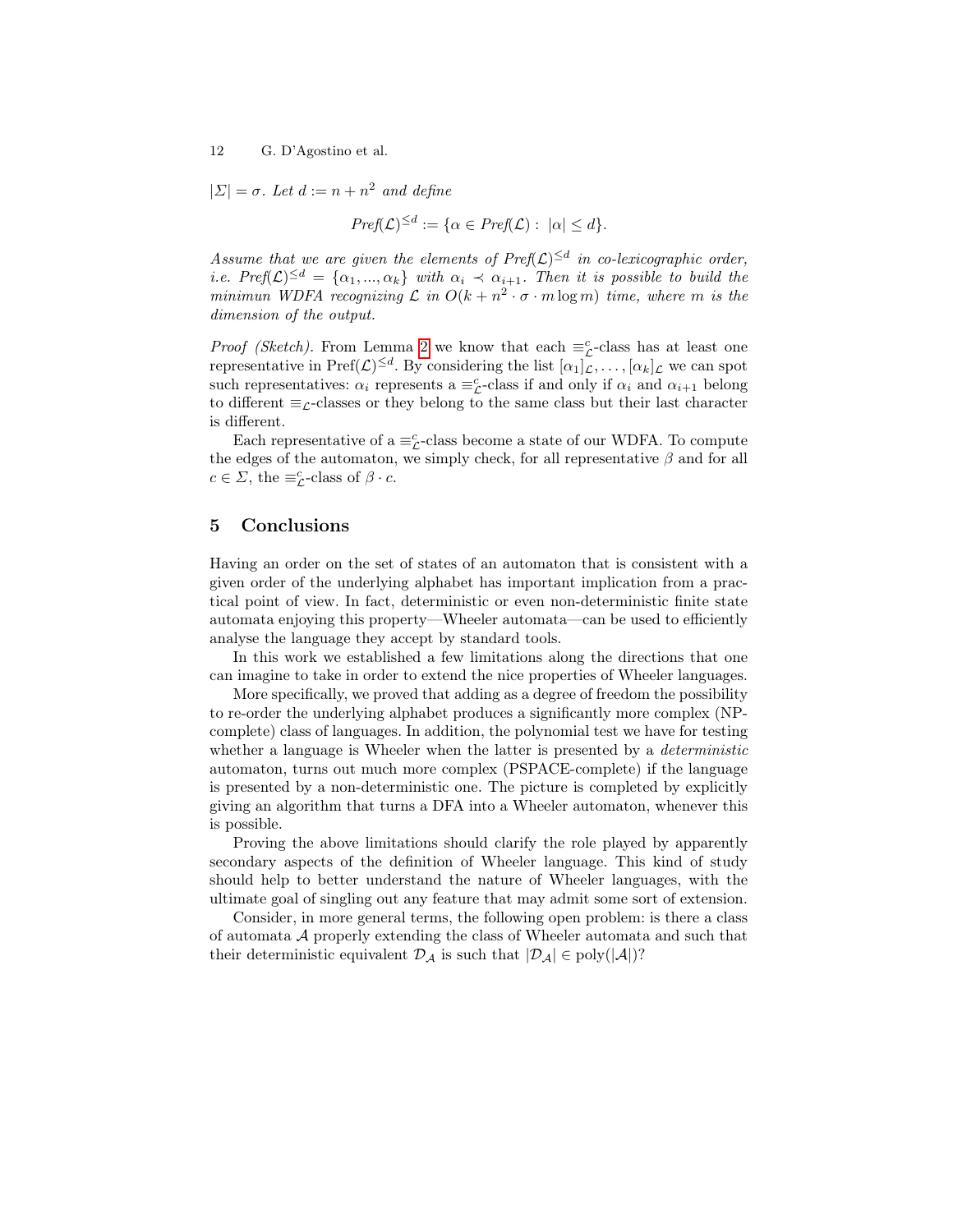### 6 Appendix

**Proof of Corollary [1.](#page-6-1)** Let  $\mathcal{D} = (\hat{Q}, \hat{q}_0, \hat{\delta}, \hat{F}, \Sigma)$  be the minimum DFA recognizing  $\mathcal{L}$ . Clearly  $\mathcal{D}$  has at most  $2^n$  states.

(←) From condition 2 it follows that  $\mu \gamma^* \subseteq \text{Pref}(\mathcal{L})$ , so consider the following list of  $2^n + 1$  states of  $\mathcal{D}$ :

$$
\hat{\delta}(\hat{q}_0,\mu\gamma^0),\,\hat{\delta}(\hat{q}_0,\mu\gamma^1),\,\ldots,\,\hat{\delta}(\hat{q}_0,\mu\gamma^{2^n}).
$$

Since  $\mathcal{D}$  has at most  $2^n$  states, there must exist two integers  $0 \leq h \leq k \leq 2^n$ such that  $\hat{\delta}(\hat{q}_0, \mu \gamma^h) = \hat{\delta}(\hat{q}_0, \mu \gamma^k)$ . Therefore  $\gamma^{k-h}$  labels a cycle starting from  $\hat{\delta}(q_0, \mu \gamma^h)$ . Similarly, there exist  $0 \leq h' < k' \leq 2^n$  such that  $\gamma^{k'-h'}$  labels a cycle starting from  $\hat{\delta}(\hat{q}_0, \nu \gamma^{h'})$ . The words

$$
\hat{\mu} := \mu \gamma^h
$$
  

$$
\hat{\nu} := \nu \gamma^{h'}
$$
  

$$
\hat{\gamma} := \gamma^{\text{lcm}(k-h,k'-h') \cdot 2^n},
$$

where the factor  $2^n$  in the definition of  $\hat{\gamma}$  ensures that  $|\hat{\mu}|, |\hat{\nu}| \leq |\hat{\gamma}|$ , satisfy condition 2 of Theorem [1.](#page-5-1) Condition 1 of Theorem [1](#page-5-1) follows automatically from conditions 1 of this corollary. Lastly, condition 3 of Theorem [1](#page-5-1) follows from conditions 3 of this corollary and the fact that  $\gamma \not\perp \mu$ ,  $\nu$ . Thus we can apply Theorem [1](#page-5-1) to conclude that  $\mathcal L$  is not Wheeler.

 $(\Longrightarrow)$  Since  $\mathcal{L} = \mathcal{L}(\mathcal{D})$  is not Wheeler, let  $\hat{\mu}, \hat{\nu}, \hat{\gamma}$  be as in Theorem [1.](#page-5-1) The DFA D has at most  $2^n$  states, hence the length of  $\hat{\gamma}$  is bounded by the constant  $2^{3n}+2\cdot 2^{2n}+2^n+2$ . We have  $\hat{\mu}\hat{\gamma}^*\subseteq \text{Pref}(\mathcal{L}),$  so let  $t_0=q_0, t_1,\ldots,t_m$  be a run of  $\hat{\mu}\hat{\gamma}^n$  over A. We set  $u := |\hat{\mu}|$  and  $g := |\hat{\gamma}|$ , and consider the list of  $n+1$  states

$$
t_u, t_{u+g}, t_{u+2g}, \ldots, t_{u+ng} = t_m
$$

Since A has n states, there must exist two integers  $0 \leq h \leq k \leq n$  such that  $t_{u+hg} = t_{u+kg}$ . That is, there exists a state  $p := t_{u+hg}$  such that  $p \in \delta(q_0, \hat{\mu}\hat{\gamma}^h)$ and  $\hat{\gamma}^{k-h}$  labels a cycle starting from p. We can repeat the same argument for a run of  $\hat{\nu}\hat{\gamma}^n$  over A to find a state r and two integers  $h', k'$  such that  $r \in \delta(q_0, \hat{\nu}\hat{\gamma}^{h'})$ and  $\hat{\gamma}^{k'-h'}$  labels a cycle starting from r. We can then define the words

$$
\mu := \hat{\mu}\hat{\gamma}^h
$$
  
\n
$$
\nu := \hat{\nu}\hat{\gamma}^{h'}
$$
  
\n
$$
\gamma := \hat{\gamma}^{lcm(k-h,k'-h')\cdot n}
$$

which satisfy the conditions 2 and 3.

Condition 4 is satisfied since  $|\hat{\gamma}| \leq 2^{3n} + 2 \cdot 2^{2n} + 2^n + 2$  and  $\operatorname{lcm}(k-h, k'-h') < n^2$ . Finally, condition 1 is satisfied for all  $i, j \geq 0$ . Indeed, for all l the words  $\hat{\mu}$  and  $\hat{\mu}\hat{\gamma}^l$  lead to the same state of  $\mathcal{D}$ , thus  $\hat{\mu} \equiv_{\mathcal{L}} \hat{\mu}\hat{\gamma}^l$ . Similarly, for all l we also have  $\hat{\nu} \equiv_{\mathcal{L}} \hat{\nu} \hat{\gamma}^l$ . Since  $\forall i \exists s_i$  such that  $\mu \gamma^i = \hat{\mu} \hat{\gamma}^{s_i}$ , and similarly,  $\forall j \exists s_j$  such that  $\nu \gamma^j = \hat{\nu} \hat{\gamma}^{s_j}$ , the thesis follows from  $\hat{\mu} \not\equiv_{\mathcal{L}} \hat{\nu}$ .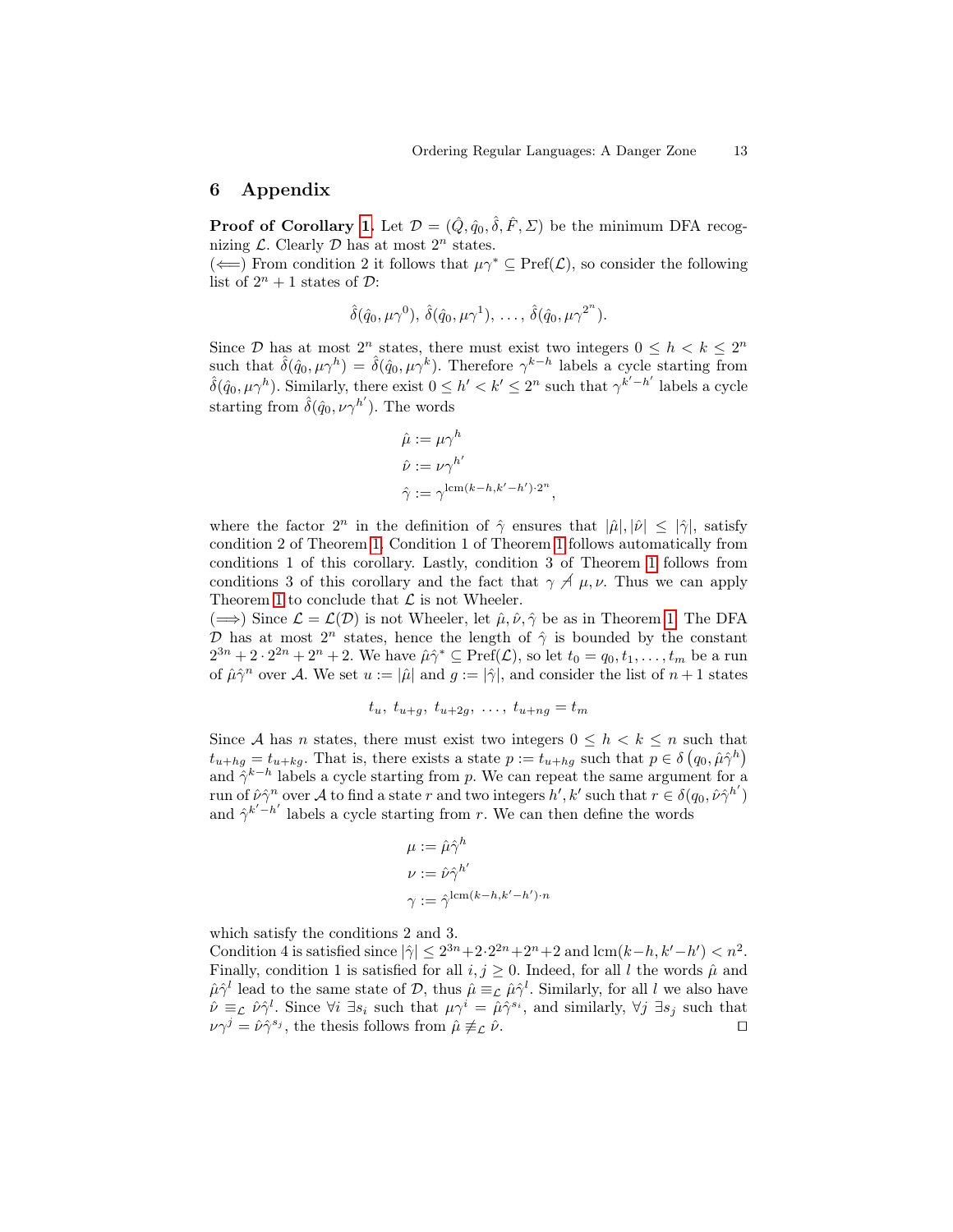Proof of Proposition [1.](#page-7-0) First of all we need to prove that the problem is in PSPACE. We will show instead that its complement is in NPSPACE, then the thesis follows from Savitch's Theorem, which states that NPSPACE = PSPACE, and the fact that PSPACE is closed under complementation. We prove that checking the conditions in Corollary [1](#page-6-1) is in NPSPACE. We can use non-determinism to guess, bit by bit, the length of  $\mu, \nu$  and  $\gamma$  and store this guessed information in three counters  $u, v, g$  respectively, using  $O(n)$  space for each. We also need to guess the ending states  $p, r \in Q$  of  $\mu, \nu$ . Then we start guessing the characters of  $\mu, \nu$  and  $\gamma$  starting from their last one and proceeding backwards toward their first one, checking condition 3 of Corollary [1](#page-6-1) in constant space. Whenever we guess a character of  $\mu$  (respectively,  $\nu, \gamma$ ) we decrease by one the counter  $u(v, q)$ , so we know when the guessing stops. If condition 3 is satisfied, we calculate (we will show later how) the sets  $\delta(q_0, \mu)$ ,  $\delta(q_0, \nu)$ ,  $\delta(p, \gamma)$ , and  $\delta(r, \gamma)$  and check condition 2, that is, whether  $p \in \delta(q_0, \mu)$ ,  $r \in \delta(q_0, \nu)$ ,  $p \in \delta(p, \gamma)$ , and  $r \in \delta(r, \gamma)$ . If condition 2 is satisfied, we consider condition 1: for fixed  $i, j \leq 2^n$  consider the automata  $A^i_{\mu\gamma}$  and  $A^j_{\nu\gamma}$  obtained from the NFA  $\mathcal{L}(\mathcal{A})$ by considering as initial states the sets  $\delta(q_0, \mu \gamma^i), \delta(q_0, \nu \gamma^j)$ , respectively. Notice that we have  $\mu \gamma^i \not\equiv_L \nu \gamma^j$  if and only if  $\mathcal{L}(\mathcal{A}_{\mu\gamma}^i) \neq \mathcal{L}(\mathcal{A}_{\nu\gamma}^j)$  and checking whether  $\mathcal{L}(\mathcal{A}_{\mu\gamma}^i)=\mathcal{L}(\mathcal{A}_{\nu\gamma}^j)$  can be done in polynomial space, since deciding whether two NFAs recognize the same language is a well-known PSPACE-complete problem.

To conclude the proof, we claim that we are able to calculate in polynomial space, for all  $q \in Q$  and for all  $\beta \in {\{\mu, \nu, \gamma\}}^*$ , the set  $\delta(q, \beta)$ . While guessing  $\mu$  character by character, we can compute, for each state q, the set  $Q_{\mu,q}$  of the states from which is possible to reach q reading  $\mu$ . To build  $Q_{\mu,q}$  we start from the set  $Q^0 := \{q\}$  and we follow backwards the edges entering q and labeled as the last character of  $\mu$ . We call  $Q^1$  this new set of states and we repeat the process by following backwards the edges entering each state of  $Q<sup>1</sup>$  and labeled as the second to last character of  $\mu$ . Proceeding inductively, we compute the sets  $Q^0, Q^1, \ldots Q^u = Q_{\mu,q}$ ; notice that to calculate  $Q^{k+1}$  we only need  $Q^k$  and the k-th to last character of  $\mu$ , thus we can update (instead of storing) the set  $Q^k$ . We can do the same for  $\nu$  and  $\gamma$  to compute, for each  $q \in Q$ , the sets  $Q_{\nu,q}$ and  $Q_{\gamma,q}$ . Once we have stored, for all  $q \in Q$  and for all  $\alpha \in {\{\mu,\nu,\gamma\}}$ , the sets  $Q_{\alpha,q}$ , our claim follows easily. For instance, to compute  $\delta(q_0,\mu\gamma)$  we build, for all  $t \in Q$ , the set

$$
Q(t) := \{ q \in Q : t \in \delta(q, \mu\gamma) \} = \bigcup_{p \in Q_{\gamma,t}} Q_{\mu,p}.
$$

Then we have  $t \in \delta(q_0, \mu \gamma)$  if an only if  $q_0 \in Q(t)$ .

To prove the completeness of the problem, we will show a polynomial reduction from the universality problem for NFA, i.e. the problem of deciding whether the language accepted by a NFA A over the alphabet  $\Sigma$  is such that  $\mathcal{L}(\mathcal{A}) = \Sigma^*$ .

Let  $\mathcal{A} = (Q, q_0, \delta, F, \Sigma)$  be a NFA and let  $\mathcal{L} = \mathcal{L}(\mathcal{A})$ . We can assume without loss of generality that  $q_0 \in F$ , otherwise A would not accept the empty word and we could immediately derive that  $\mathcal{L} \neq \Sigma^*$ . Let  $a, b, c$  be three characters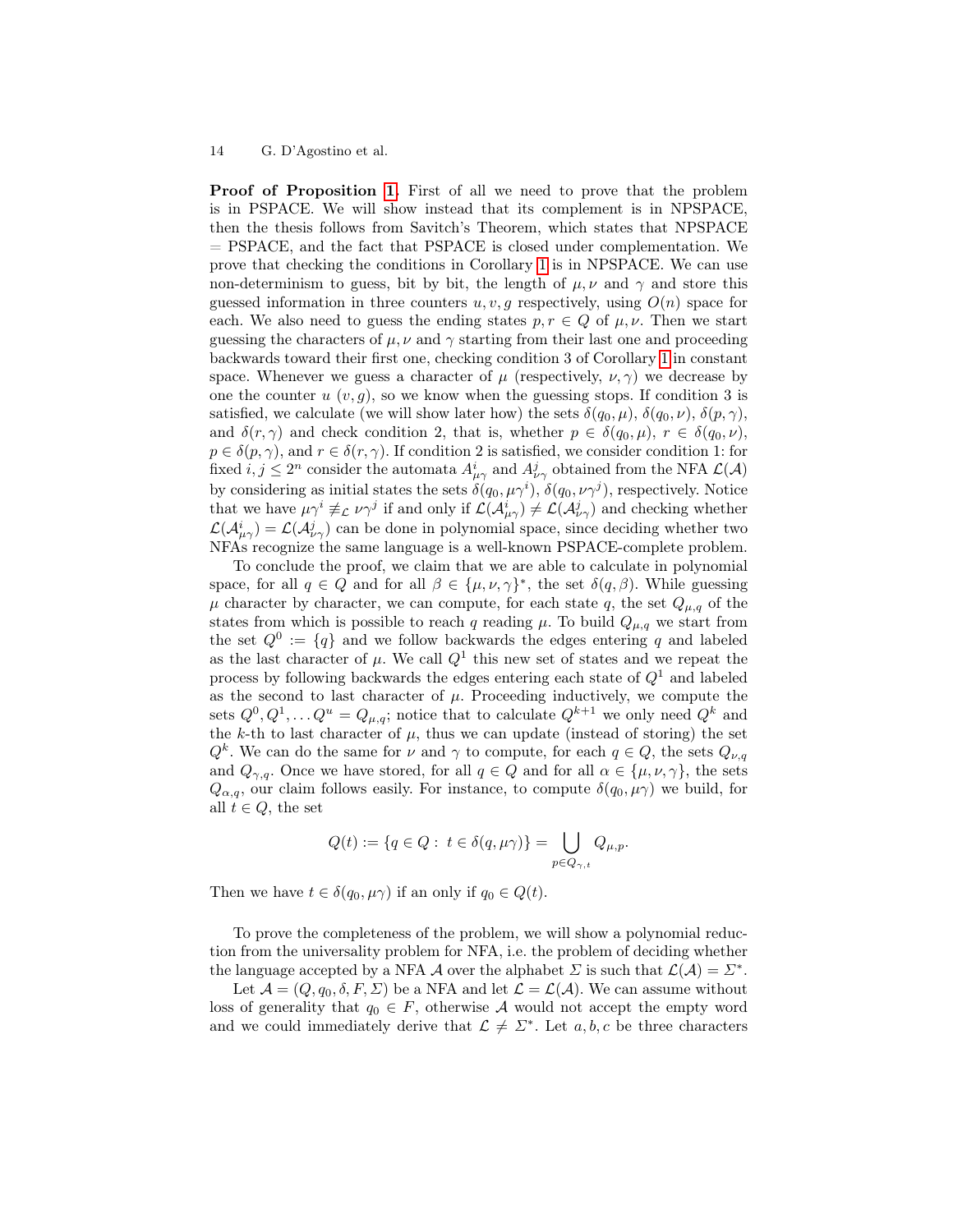not in  $\Sigma$  and such that  $a \prec b \prec c$  with respect to the lexicographical order (the order of the characters of  $\Sigma$  is irrelevant in this proof). First, we build the automaton  $\mathcal{A}'$  starting from  $\mathcal{A}$  by adding an edge  $(q_f, q_0, c)$  for each final state  $q_f \in F$ , see the top part of Figure [1.](#page-7-0) Notice that  $\mathcal{A}'$  recognizes the language  $\mathcal{L}' = \mathcal{L}(\mathcal{A}') = (\mathcal{L}c)^* \cdot \mathcal{L}$ , and it is straightforward to prove that  $\mathcal{L} = \Sigma^*$  if and only if  $\mathcal{L}' = (\Sigma + c)^*$ : if  $\mathcal{L} = \Sigma^*$ , let  $\alpha$  be a word in  $(\Sigma + c)^*$  containing n occurrences of c. Then  $\alpha = \alpha_0 c \alpha_2 c \ldots \alpha_{n-1} c \alpha_n$  for some  $\alpha_1, \ldots, \alpha_n \in \Sigma^*$ . Hence  $\alpha \in (\Sigma^* c)^* \cdot \Sigma^* = \mathcal{L}'$ . On the other hand, if  $\mathcal{L} \neq \Sigma^*$  let  $\alpha$  be a word in  $\Sigma^* \setminus \mathcal{L}$ . Then  $\alpha \cdot c \notin \mathcal{L}'$ .



<span id="page-14-0"></span>Fig. 4. The automaton  $\mathcal{A}''$ . Every accepting state of  $\mathcal{A}$ , labeled A in the figure, has a back edge labeled  $c$  connecting it to  $q_0$ . Conversly, non-accepting states of  $A$ , labeled N in the figure, do not have such back edges.

We build a second automaton  $\mathcal{A}''$  as depicted in Figure [4.](#page-14-0) Let  $\mathcal{L}'' = \mathcal{L}(\mathcal{A}'')$ be the language recognized by  $\mathcal{A}''$ . We claim that  $\mathcal{L} = \Sigma^*$  if and only if  $\mathcal{L}''$  is Wheeler.

 $(\Longrightarrow)$  If  $\mathcal{L} = \Sigma^*$ , we have already proved that  $\mathcal{L}' = (\Sigma + c)^*$ . Hence we have  $\mathcal{L}'' = (a + b) \cdot (\Sigma + c)^*$ . The minimum DFA recognizing  $\mathcal{L}''$  has only one loop, therefore by Theorem [1](#page-5-1)  $\mathcal{L}''$  is Wheeler.

 $(\Leftarrow)$  If  $\mathcal{L} \neq \Sigma^*$ , let  $\alpha$  be a word in  $\Sigma^* \setminus \mathcal{L}$ . Notice that  $\alpha \neq \varepsilon$  since we assumed that  $\varepsilon \in \mathcal{L}$ . Every possible run of  $\alpha$  over A must lead to a non-accepting state, hence  $\alpha \cdot c \notin \mathcal{L}'$ . This implies that for all  $i \geq 0$  we have  $a \cdot c^i \cdot \alpha \cdot c \notin \mathcal{L}''$  (notice that the only edge labeled c leaving  $q_0$  ends in  $q_0$ ). On the other hand, for all  $j \geq 0$  we have  $bc^j \cdot \alpha \cdot c \in \mathcal{L}''$ , hence for all  $i, j \geq 0$  we have  $ac^i \not\equiv_{\mathcal{L}''} bc^j$ . Thus the following monotone sequence in  $\text{Pref}(\mathcal{L}'')$ 

$$
ac \prec bc \prec acc \prec bcc \prec \cdots \prec ac^n \prec bc^n \prec \cdots
$$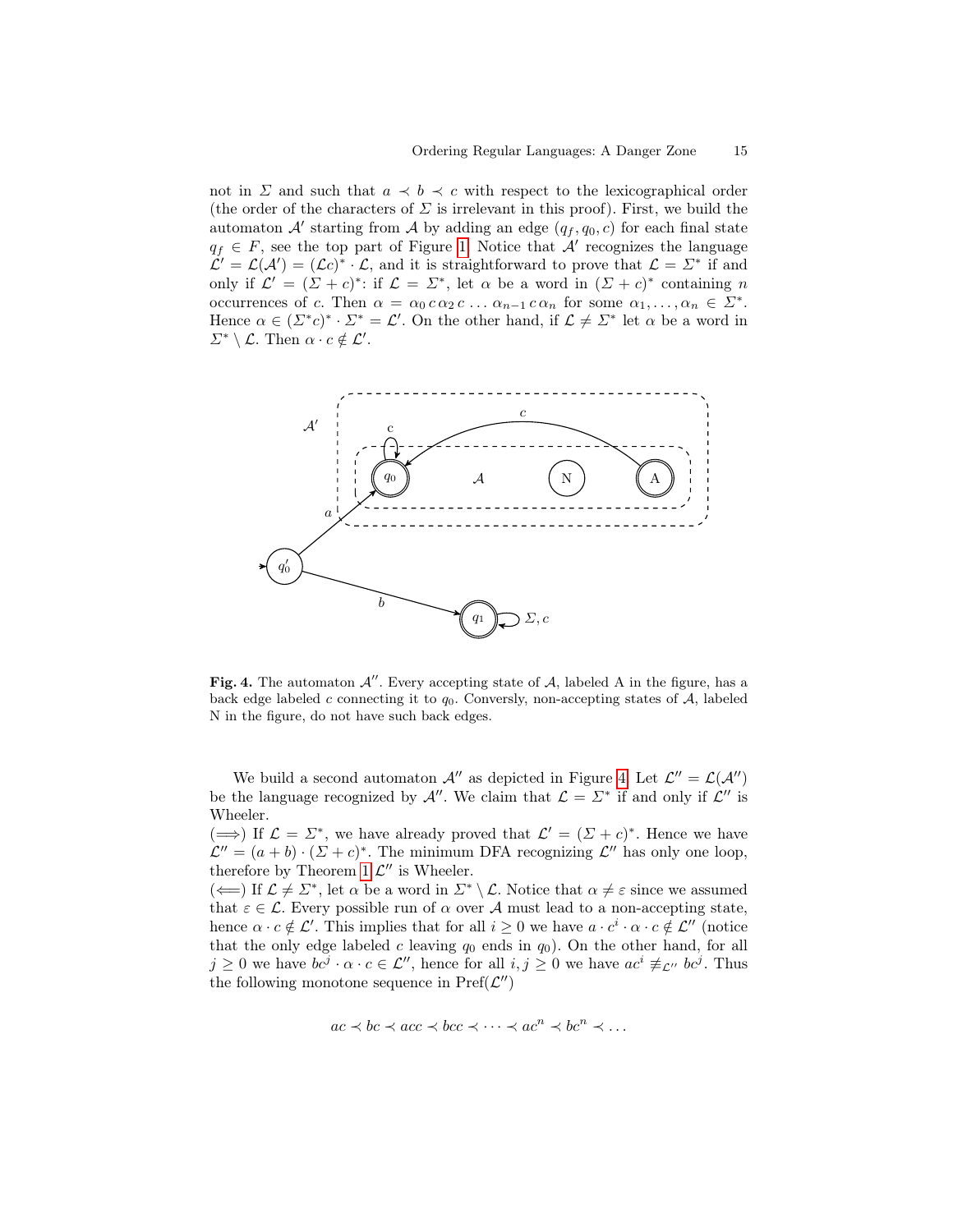is not eventually constant modulo  $\equiv_{\mathcal{L}''}$ . From Lemma [1](#page-5-0) it follows that  $\mathcal{L}''$  is not Wheeler.  $\Box$ 

**Proof of Lemma [2.](#page-10-0)** Suppose by contradiction that there exists a class  $C_i$  such that for all  $\alpha \in C_i$  it holds  $|\alpha| \geq n + n^2$ , and let  $\alpha \in C_i$  be a word of minimum length. Consider the first  $n + 1$  states  $q_0 = t_0, ..., t_n$  of A visited by reading the first n characters of  $\alpha$ . Since A has only n states, there must exist  $0 \leq i, j \leq n$ with  $i < j$  such that  $t_i = t_j$ . Let  $\alpha'$  be the prefix of  $\alpha$  of length i (if  $i = 0$  then  $\alpha' = \varepsilon$ ), let  $\delta$  be the factor of  $\alpha$  of length  $j - i$  labeling the path  $t_i, ..., t_j$ , and let  $\zeta$  be the suffix of  $\alpha$  such that  $\alpha = \alpha' \delta \zeta$ . By construction, the words  $\alpha$  and  $\beta := \alpha' \zeta$  end in the same state, hence  $\alpha \equiv_{\mathcal{L}} \beta$ . Moreover, from  $|\beta| < |\alpha|$  and the minimality of  $\alpha$  it follows that  $\alpha \neq_{\mathcal{L}}^c \beta$ .

Suppose that  $\alpha \prec \beta$ , the other case being completely symmetrical. Since  $\alpha$  and  $β$  share the same suffix  $ζ$ , they end with the same character. This means that the words  $\alpha$  and  $\beta$ , which are Myhill-Nerode equivalent but not  $\equiv_{\mathcal{L}}^c$  equivalent, were not split into two distinct  $\equiv_{\mathcal{L}}^c$ -classes due to input-consistency, therefore there must exists a word  $\eta$  such that  $\alpha \prec \eta \prec \beta$  and  $\eta \not\equiv_{\mathcal{L}} \alpha$ . Formally, assume by contradiction that for all words  $\eta$  such that  $\alpha \prec \eta \prec \beta$  it holds  $\eta \equiv_{\mathcal{L}} \alpha$ . Then, by definition of  $\equiv_{\mathcal{L}}^c$ , it would follow  $\alpha \equiv_{\mathcal{L}}^c \beta$ , a contradiction.

Let  $\eta$  be a word such that  $\alpha \prec \eta \prec \beta$  and  $\eta \not\equiv_{\mathcal{L}} \alpha$ . From  $\zeta \prec \alpha$ ,  $\beta$  it follows that  $\zeta \dashv \eta$ , so we can write  $\eta = \eta' \zeta$  for some  $\eta' \in \Sigma^*$ . Recall that by construction  $\alpha = \alpha' \delta \zeta$  with  $|\alpha' \delta| \leq n$ , hence  $|\zeta| \geq n^2$ . Consider the last  $n^2 + 1$  states  $r_0, ..., r_{n^2}$ of A visited by reading the word  $\alpha$ , and the last  $n^2 + 1$  states  $p_0, ..., p_{n^2}$  visited by reading the word  $\eta$ . Since A has only n states, there must exist  $0 \leq i, j \leq n^2$ with  $i < j$  such that  $(r_i, p_i) = (r_j, p_j)$ . Notice that it can't be  $r_i = p_i$ , otherwise from the determinism of A it would follow  $r_{n^2} = p_{n^2}$ ; from the minimality of A it would then follow  $\alpha \equiv_{\mathcal{L}} \eta$ , a contradiction.

Let  $\zeta''$  be the suffix of  $\zeta$  of length  $n^2 - j$ , and let  $\gamma$  be the factor of  $\zeta$  of length j – i labeling the path  $r_i, ..., r_j$ . Since  $|\zeta| \geq n^2$ , there exists  $\zeta' \in \Sigma^*$  such that  $\zeta = \zeta' \gamma \zeta''$ . We can then rewrite  $\alpha, \eta$  and  $\beta$  as

$$
\alpha = \alpha' \delta \zeta = \alpha' \delta \zeta' \gamma \zeta''
$$

$$
\eta = \eta' \zeta = \eta' \zeta' \gamma \zeta''
$$

$$
\beta = \alpha' \zeta = \alpha' \zeta' \gamma \zeta''.
$$

Let k be an integer such that  $|\gamma^k|$  is greater than  $|\alpha'\delta\zeta'|$  and  $|\eta'\zeta'|$ . Set  $\mu := \eta'\zeta';$ from  $\alpha \prec \eta \prec \beta$  it follows that  $\alpha' \delta \zeta' \prec \mu \prec \alpha' \zeta'$ . If  $\gamma^k \prec \mu$  set  $\nu := \alpha' \zeta'$ , otherwise set  $\nu := \alpha' \delta \zeta'$ . In both cases, the hypothesis of Theorem [1](#page-5-1) are satisfied, since  $\gamma^k$  labels two cycles starting from the states  $r_i$  and  $p_i$ , that we have proved to be distinct. We can conclude that  $\mathcal L$  is not Wheeler, a contradiction, and the thesis follows.  $\Box$ 

Proof of Proposition [5.](#page-10-1) Consider the pairwise distinct equivalence classes  $C_1, \ldots, C_m$  of the equivalence  $\equiv_{\mathcal{L}}^c$ . Clearly, the minimum Wheeler automaton recognizing  $\mathcal L$  has m states. We can assume without loss of generality that the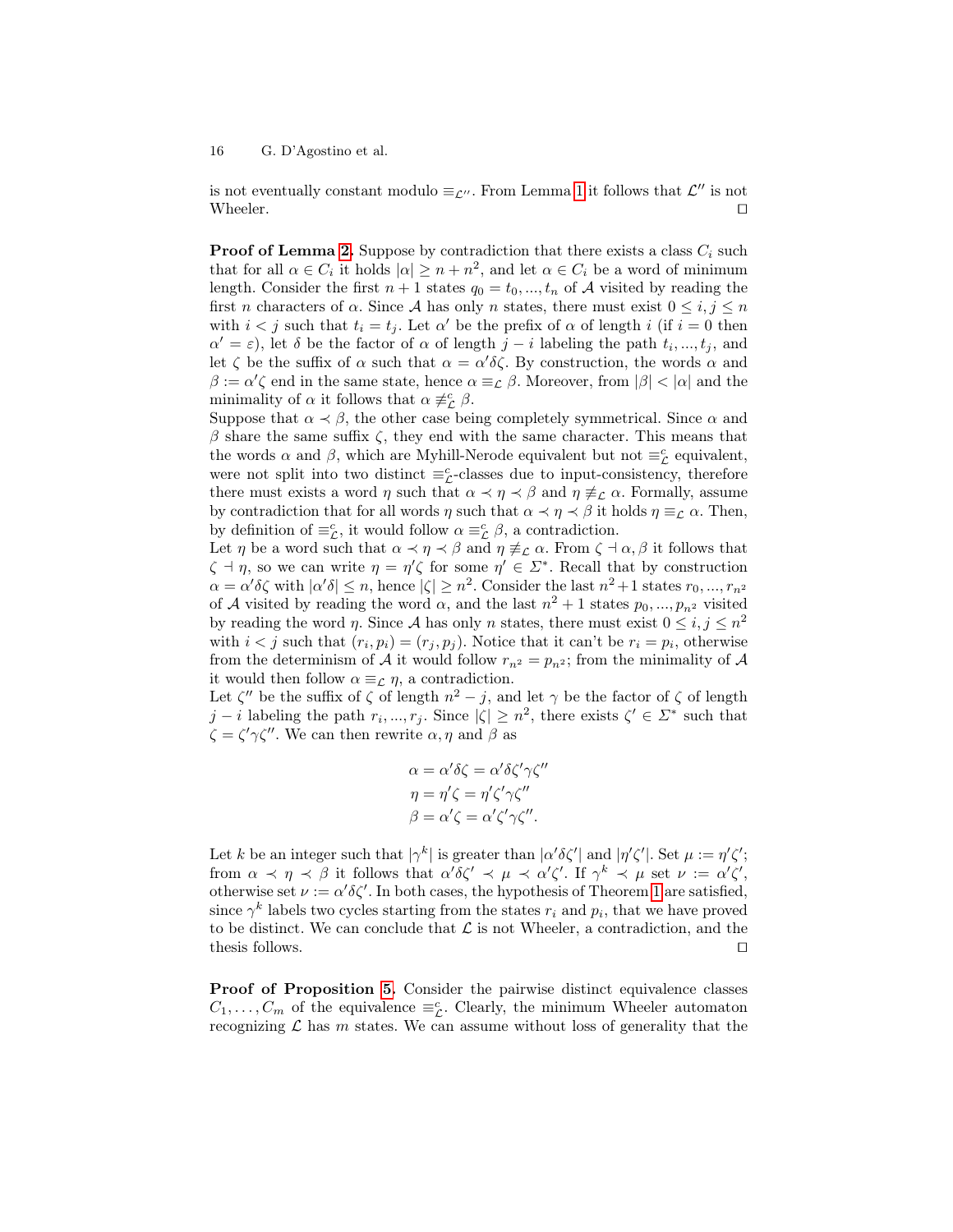equivalence classes are co-lexicographically ordered, i.e.  $C_i \prec C_{i+1}$  for all  $i < m$ . For sake of simplicity, given a word  $\alpha \in \Sigma^*$  we will write  $[\alpha]$  to indicate its equivalence class modulo  $\equiv_{\mathcal{L}}$ , and we will write  $[\alpha]_W$  to indicate its equivalence class modulo  $\equiv_{\mathcal{L}}^c$ .

Let  $K := \{1, ..., k\}$  and, for all i, let  $K_i := \{j \in K : [\alpha_j]_W = C_i\}$ . Since each  $C_i$  is convex in  $\text{Pref}(\mathcal{L})$ , each  $K_i$  must be convex in K, that is each  $K_i$ is an interval. Therefore the list of equivalence classes  $[\alpha_1]_W$ , ...,  $[\alpha_k]_W$  must be partitioned in consecutive runs of the same class, each class appearing in one and only one run. From Lemma [2](#page-10-0) we know that each equivalence class has at least one representative in  $\text{Pref}(\mathcal{L})^{\leq d}$ , hence the list  $[\alpha_1]_W, ..., [\alpha_k]_W$  must contain exactly m runs.

For all  $1 \leq j \leq k$ , we have  $[\alpha_j]_W \neq [\alpha_{j+1}]_W$  if and only if

$$
([\alpha_j] \neq [\alpha_{j+1}]) \vee ([\alpha_j] = [\alpha_{j+1}] \wedge \text{last}(\alpha_j) \neq \text{last}(\alpha_{j+1})),
$$

where last( $\alpha$ ) denotes the last character of  $\alpha$ . This means that we can identify the m runs of the equivalence  $\equiv_{\mathcal{L}}^c$  just by looking at the two lists  $\alpha_1, ..., \alpha_k$  and  $[\alpha_1], ..., [\alpha_k]$ : whenever  $\text{last}(\alpha_j) \neq \text{last}(\alpha_{j+1})$  or  $[\alpha_j] \neq [\alpha_{j+1}]$ , we know that a new  $\equiv_{\mathcal{L}}^c$  run must start at  $\alpha_{j+1}$ .

In  $O(k)$  we are able to determine the m runs and to pick a representative for each of them, i.e. we can find m indexes  $i_1, ..., i_m$  such that for all  $1 \leq j \leq m$ it holds  $\alpha_{i_j} \in C_i$ . We call the set  $\{a_{i_1},...,a_{i_m}\}\$ a fingerprint of the language L, i.e. a set of words that has cardinality  $m$  such that distinct elements of the set belong to distinct  $\equiv_{\mathcal{L}}^c$ -classes.

We show how to build the minimum Wheeler DFA recognizing  $\mathcal{L}$ , starting from any fingerprint of  $\mathcal L$  and the standard minimum DFA recognizing  $\mathcal L$ . Let  $\{\beta_1, ..., \beta_m\}$  be a fingerprint of  $\mathcal L$  and let  $\mathcal A$  be the minimum DFA recognizing L. We can assume without loss of generality that  $\beta_1 \prec ... \prec \beta_m$ . We build the automaton  $\mathcal{A}^W = (Q, \beta_1, \delta, F, \Sigma)$ , where the set of states is  $Q = {\beta_1, ..., \beta_m}$ and the set of final states is  $F = \{\beta_j : \beta_j \in \mathcal{L}\}\.$  The transition function  $\delta$  can be computed as follow. For all  $1 \leq j \leq m$  and for all  $c \in \Sigma$ , check whether  $\beta_j \cdot c \in \text{Pref}(\mathcal{L})$ . If  $\beta_j \cdot c \notin \text{Pref}(\mathcal{L})$ , there are no edges labeled c that exit from  $\beta_j$ . If instead  $\beta_j \cdot c \in \text{Pref}(\mathcal{L})$ , locate  $\beta_j \cdot c$  using a binary search. There are three possible cases.

- 1.  $\beta_i \cdot c \prec \beta_1$ . Then  $\delta(\beta_i, c) = \beta_1$ .
- 2.  $\beta_m \prec \beta_j \cdot c$ . Then  $\delta(\beta_j, c) = \beta_m$ .
- 3. There exists s such that  $\beta_s \preceq \beta_j \cdot c \preceq \beta_{s+1}$ . It can not be the case that both  $\beta_j c \not\equiv_L \beta_s$  and  $\beta_j c \not\equiv_L \beta_{s+1}$ , since  $\{\beta_1, ..., \beta_m\}$  is a fingerprint of  $\mathcal{L}$ . Hence we distinguish three cases.
	- (a)  $\beta_s \equiv_{\mathcal{L}} \beta_j c \not\equiv_{\mathcal{L}} \beta_{s+1}$ . Then  $\delta(\beta_j, c) = \beta_s$ .
	- (b)  $\beta_s \not\equiv_L \beta_j c \equiv_L \beta_{s+1}$ . Then  $\delta(\beta_j, c) = \beta_{s+1}$ .
	- (c)  $\beta_s \equiv_{\mathcal{L}} \beta_j c \equiv_{\mathcal{L}} \beta_{s+1}$ . Since  $\{\beta_1, ..., \beta_m\}$  is a fingerprint of  $\mathcal{L}$ , it is either  $c = \text{last}(\beta_j c) = \text{last}(\beta_s)$ , in which case  $\delta(\beta_j, c) = \beta_s$ , or  $c = \text{last}(\beta_{s+1}),$ in which case  $\delta(\beta_i, c) = \beta_{s+1}$ .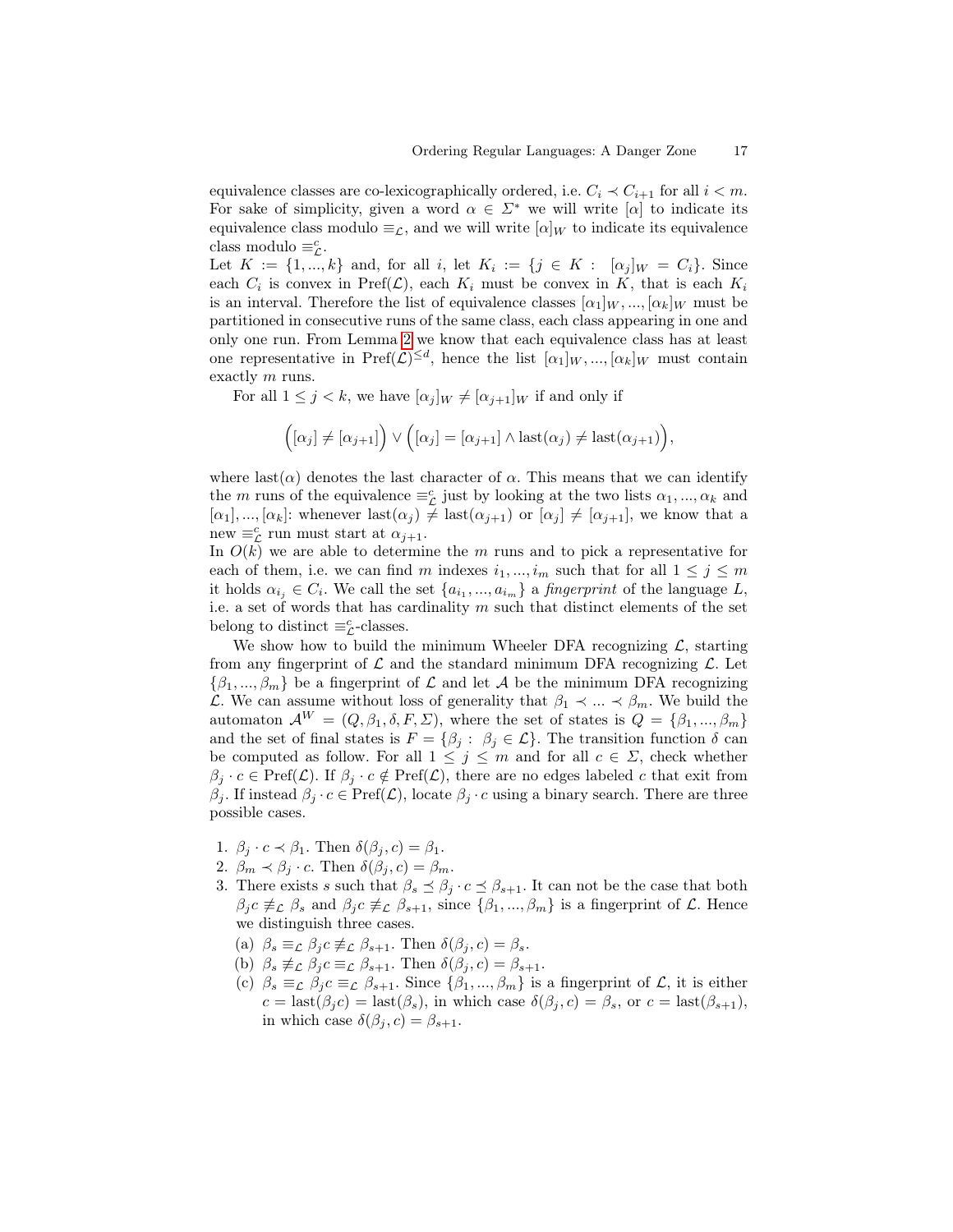Proof of Proposition [3.](#page-9-0) The problem is in NP, since we can use non-determinism to guess the order of the alphabet and then check whether such order makes the NFA Wheeler.

To prove the hardness, we show a polynomial reduction from the problem of deciding whether a NFA is Wheeler. Let  $A$  be a NFA with initial state  $q_0$ , over the alphabet  $\Sigma = \{a_1 \ldots, a_{\sigma}\}\$  ordered by the relation  $a_1 \prec \cdots \prec a_{\sigma}$ . We want to build a new automaton  $\mathcal{A}'$  such that  $\mathcal{A}'$  is a GWNFA if and only if  $\mathcal A$ is Wheeler. A' will be an automaton of size  $|A| + O(\sigma)$  over the alphabet  $\Sigma'$  of size  $O(\sigma)$ .

The automaton  $\mathcal{A}'$  will be built starting from  $\mathcal{A}$  and adding extra states and transitions. We define the new alphabet as

$$
\Sigma' = \{a_1, \ldots, a_{\sigma}, x_1, \ldots, x_{\sigma-1}, e, f\},\,
$$

with  $x_i, e, f \notin \Sigma$ , and we add two final states  $q_e$  and  $q_f$ . We then build  $\sigma - 1$ gadgets, one for each pair of consecutive characters  $(a_i, a_{i+1})$  of  $\Sigma$ , each one connected to  $\mathcal{A} \cup \{q_e, q_f\}$  as depicted in Figure [5.](#page-17-0) This completes the construction of the automaton  $A'$ . Notice that  $A$  is input-consistent, but in general it is not deterministic.



<span id="page-17-0"></span>Fig. 5. The gadget  $G_i$ , connected to  $q_0$  and to the sinks  $q_e$  and  $q_f$ .

We want to show that A is Wheeler according to the order  $(\Sigma, \prec)$  if and only if  $\mathcal{A}'$  is a GWNFA.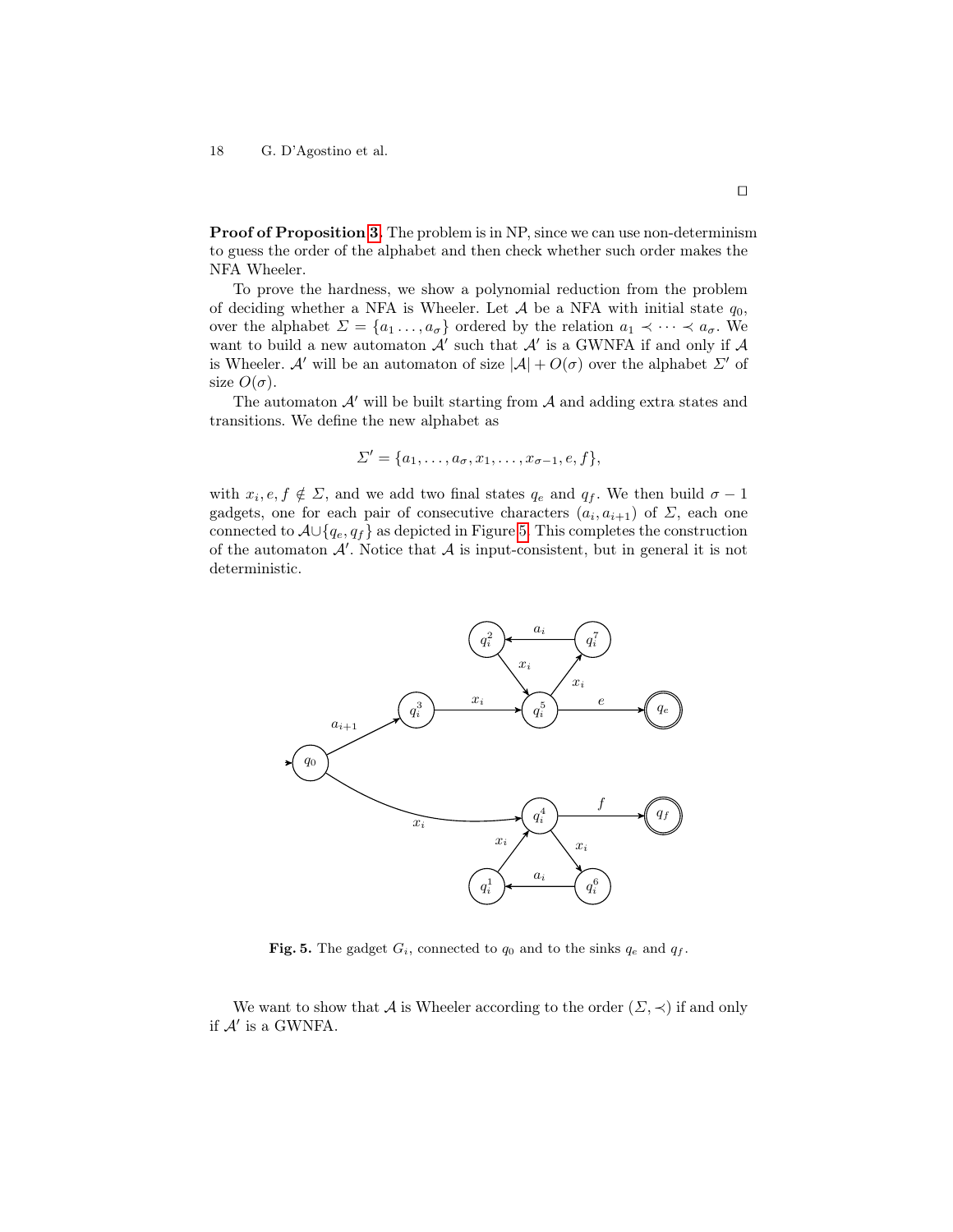.

 $(\Longrightarrow)$  Define the order  $\prec'$  over  $\Sigma'$  by setting

$$
a_1 \prec' \ldots \prec' a_\sigma \prec' x_1 \prec' \ldots \prec' x_{\sigma-1} \prec' e \prec' f.
$$

We show that A' is Wheeler according to  $(\Sigma', \prec')$  by ordering its states. Since  $\mathcal A$  is Wheeler, there already exists an order of its states that makes  $\mathcal A$  Wheeler. Therefore, we simply need to extend this order to the states of  $A'$ . Recall that in [\[1\]](#page-22-7) it has been proved that a WNFA is Wheeler if and only if, for each pair of states q, p such that  $I_q \neq I_p$ , either  $I_q \preceq I_p$  or  $I_p \preceq I_q$  holds, where by definition  $I_q \preceq I_p$  if and only if, for all  $\alpha \in I_q$  and for all  $\beta \in I_p$  such that  $\{\alpha, \beta\} \nsubseteq I_q \cap I_p$ , we have  $\alpha \prec \beta$ . Therefore we check, for each pair of states q and p in  $\mathcal{A}'$ , that either  $I_q \preceq I_p$  (implying  $q < p$ ) or  $I_p \preceq I_q$  (implying  $p < q$ ) holds. Note that when  $I_q$  and  $I_p$  are disjoint, the condition  $I_q \preceq I_p$  translates to the following: for all  $\alpha \in I_q$  and for all  $\beta \in I_p$ ,  $\alpha \prec \beta$ . In the discussion that follows we never compare two states that belong to  $A$ , since the order between them is already established.

First of all, we will order, for each  $i$ , the states with incoming edge  $x_i$ . Since  $x_i \notin \Sigma$ , the only states to compare are the one belonging to the gadget  $G_i$ , i.e.  $q_i^4, q_i^5, q_i^6, q_i^7$ . Consider the languages

$$
I_4 := I_{q_i^4} = x_i (x_i a_i x_i)^*
$$
  
\n
$$
I_5 := I_{q_i^5} = a_{i+1} x_i (x_i a_i x_i)^*
$$
  
\n
$$
I_6 := I_{q_i^6} = x_i x_i (a_i x_i x_i)^*
$$
  
\n
$$
I_7 := I_{q_i^7} = a_{i+1} x_i x_i (a_i x_i x_i)^*
$$

Since  $a_{i+1} \prec' x_i$  we have  $I_4, I_5 \prec I_6, I_7$ . Moreover, consider any two words  $\alpha \in I_4$  and  $\beta \in I_5$ . If  $|\alpha| < |\beta|$ , we have  $\alpha \dashv \beta$  hence  $\alpha \prec \beta$ . If  $|\alpha| \geq |\beta|$ instead, then the last  $|\beta|$  characters of  $\alpha$  must be  $a_i x_i (x_i a_i x_i)^m$ , where m is such that  $\beta = a_{i+1}x_i(x_ia_ix_i)^m$ . From  $a_i \prec' a_{i+1}$  we still get  $\alpha \prec \beta$ , hence  $I_4 \prec I_5$ . Similarly we can prove that  $I_6 \preceq I_7$ . It immediately follows that we need to order the states as follows:  $q_i^4 < q_i^5 < q_i^6 < q_i^7$ .

Secondly, for each  $1 \leq i \leq \sigma$  we need to sort the states with incoming edges labeled  $a_i$ . Note that the automaton  $A$  might contain states with incoming label  $a_i$  and we need to consider such states as well. For  $i = \sigma$ , the task is easy. The only gadget with a state labeled  $a_{\sigma}$  is  $G_{\sigma-1}$ , and such state is  $q_{\sigma-1}^3$ . Notice that  $I_{q_{\sigma-1}^3} = \{a_{\sigma}\}\.$  Let q be a state of A with  $\lambda(q) = a_{\sigma}$ . Since every word in  $I_q$  ends with  $a_{\sigma}$ , it trivially follows that  $I_{q_{\sigma-1}^3} \preceq I_q$ . If  $I_q \neq \{a_{\sigma}\}\$ , we are forced to set  $q_{\sigma-1}^3 < q$ . If instead  $I_q = \{a_{\sigma}\}\$ , the order of q and  $q_{\sigma-1}^3$  does not matter. For sake of consistency, we set  $q_{\sigma-1}^3 < q$ .

For  $i = 1$ , the only gadget with states labeled  $a_1$  is  $G_1$ , and such states are  $q_1^1$ and  $q_1^2$ . Let q be a state of A with  $\lambda(q) = a_1$  and consider the languages

$$
I_1 := I_{q_1^1} = x_1 x_1 a_1 (x_1 x_1 a_1)^*
$$
  
\n
$$
I_2 := I_{q_1^2} = a_2 x_1 x_1 a_1 (x_1 x_1 a_1)^*.
$$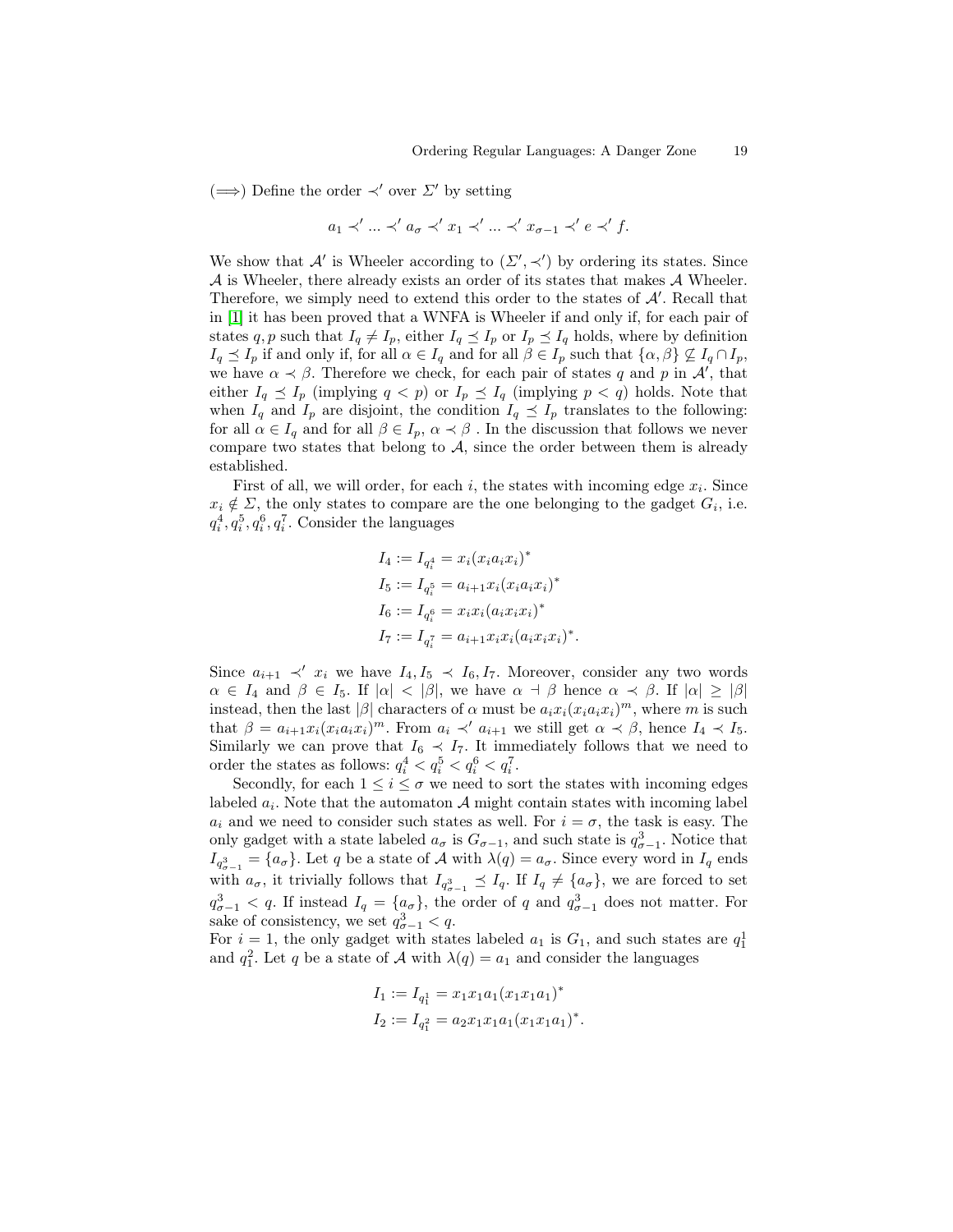For all  $\alpha \in I_q$ , we have either  $\alpha = a_1$  or  $\alpha = \alpha' a_j a_1$  for some  $\alpha' \in \Sigma^*$  and some  $1 \leq j \leq \sigma$ . In both cases,  $\alpha$  must precede co-lexicographically every word of  $I_1$ and  $I_2$ , thus  $I_q \prec I_1, I_2$ . To compare  $I_1$  and  $I_2$ , consider any two words  $\alpha \in I_1$ and  $\beta \in I_2$ . If  $|\alpha| < |\beta|$ , we have  $\alpha \beta \beta$  hence  $\alpha \beta \beta$ . If  $|\alpha| \geq |\beta|$  instead, then the last | $\beta$ | characters of  $\alpha$  must be  $a_1x_1x_1a_1(x_1x_1a_1)^m$ , where m is such that  $\beta = a_2 x_1 x_1 a_1 (x_1 x_1 a_1)^m$ . From  $a_1 < a_2$  we still get  $\alpha \prec \beta$ , hence  $I_1 \prec I_2$ . It follows that  $q_1^1$  and  $q_1^2$  must follow q (and all the other states of A with label  $a_1$ , and we must set  $q_1^1 < q_1^2$ .

Lastly, if  $1 < i < \sigma$  we should compare the sates  $q_{i-1}^3$ ,  $q_i^1$  and  $q_i^2$  with the sates in  $Q_i := \{q \in \mathcal{A} : \lambda(q) = a_i\}.$  Applying both of the reasoning discussed in the cases  $i = 1$  and  $i = \sigma$ , we can conclude that the state  $q_{i-1}^3$  precedes all the states in  $Q_i$  and that the states  $q_i^1$  and  $q_i^2$  follow all the states in  $Q_i$  and must be ordered as  $q_i^1 < q_i^2$ .

The order of the states of  $A'$  that we described makes  $A'$  Wheeler with respect to  $(\Sigma', \prec')$ , hence making it a GWNFA.

( $\Longleftarrow$ ) If A' is a GWNFA, then there exists an order ≺' over  $\Sigma'$  that makes A' Wheeler. Since  $A$  is a sub-automaton of  $A'$ , it follows that even  $A$  is Wheeler according to  $\prec'$ . Let  $\widetilde{\prec}$  be the restriction of  $\prec'$  over the alphabet  $\Sigma$ ; we want to chemical integration that  $\widetilde{\prec}$  /  $\prec$  If for show that  $\tilde{\prec}$  is the same order as  $\prec$ . Assume by contradiction that  $\tilde{\prec} \neq \prec$ . If for all  $1 \leq i < \sigma$  we have  $a_i \tilde{\prec} a_{i+1}$ , then  $\tilde{\prec} = \prec$ , a contradiction. Hence there exists  $1 \leq i < \sigma$  such that  $a_{i+1} \tilde{\prec} a_i$ . Since ≺' extends  $\tilde{\prec}$ , this implies that  $a_{i+1} \prec' a_i$ .<br>We will show that N' is not Wheeler essenting to V a septendiction Define We will show that  $\mathcal{A}'$  is not Wheeler according to  $\prec'$ , a contradiction. Define the words  $\mu := x_i$ ,  $\nu := a_{i+1}x_i$  and  $\gamma := x_ia_ix_i$ . From  $\mu \dashv \gamma$  and  $a_{i+1} \prec' a_i$ we have  $\mu, \nu \prec \gamma$ . The word  $\gamma$  labels two cycles in A' starting from two distinct states, i.e.  $q_i^4$  and  $q_i^5$ . Moreover,  $\mu$  and  $\nu$  label two paths that start from the initial state  $q_0$  and end in  $q_i^4$  and  $q_i^5$  respectively. Since  $q_i^4$  and  $q_i^5$  are not Myhill-Nerode equivalent, we can apply Theorem [1](#page-5-1) to conclude that  $A'$  is not Wheeler according to  $\prec'$ , a contradiction. Thus  $\widetilde{\prec}$  and  $\prec$  coincide.

We have shown that A is Wheeler according to  $\prec'$ , and that  $\prec'$  extends  $\prec$ . Therefore we can conclude that  $\mathcal A$  is Wheeler according to  $\prec$ .

**Definition 5 (Betweenness).** Input: a list Y of n distinct elements Y =  $y_1, ..., y_n$  and  $k < n^3$  ordered triples  $(a_1, b_1, c_1), ..., (a_k, b_k, c_k)$ , where each element of each triple belongs to  $Y$ . Elements belonging to the same triple are distinct.

Output:  $yes/no$  answer. The answer is "yes" if and only if there exists a total order  $\langle$  of Y such that, for each k, either  $a_k < b_k < c_k$  or  $a_k > b_k > c_k$ .

Proof of Proposition [4.](#page-9-1) We can prove that both problems are in NP using an argument similar to the one employed in the proof of Proposition [3.](#page-9-0)

To prove the hardness, we show a polynomial reduction from the betweenness problem to both of the problems described; we will use exactly the same reduction for both problems. We start from an instance  $I = (Y, K)$  of the betweenness problem, where Y is the set  $Y = \{y_1, \ldots, y_n\}$  and  $K \subseteq \mathcal{P}(T^3)$  is a collection of k triples  $(a_1, b_1, c_1), \ldots, (a_k, b_k, c_k)$ , for some  $1 < k < n^3$ . We build a DFA A of size  $O(n+k)$ , over an alphabet of size  $O(n+k)$ . The alphabet is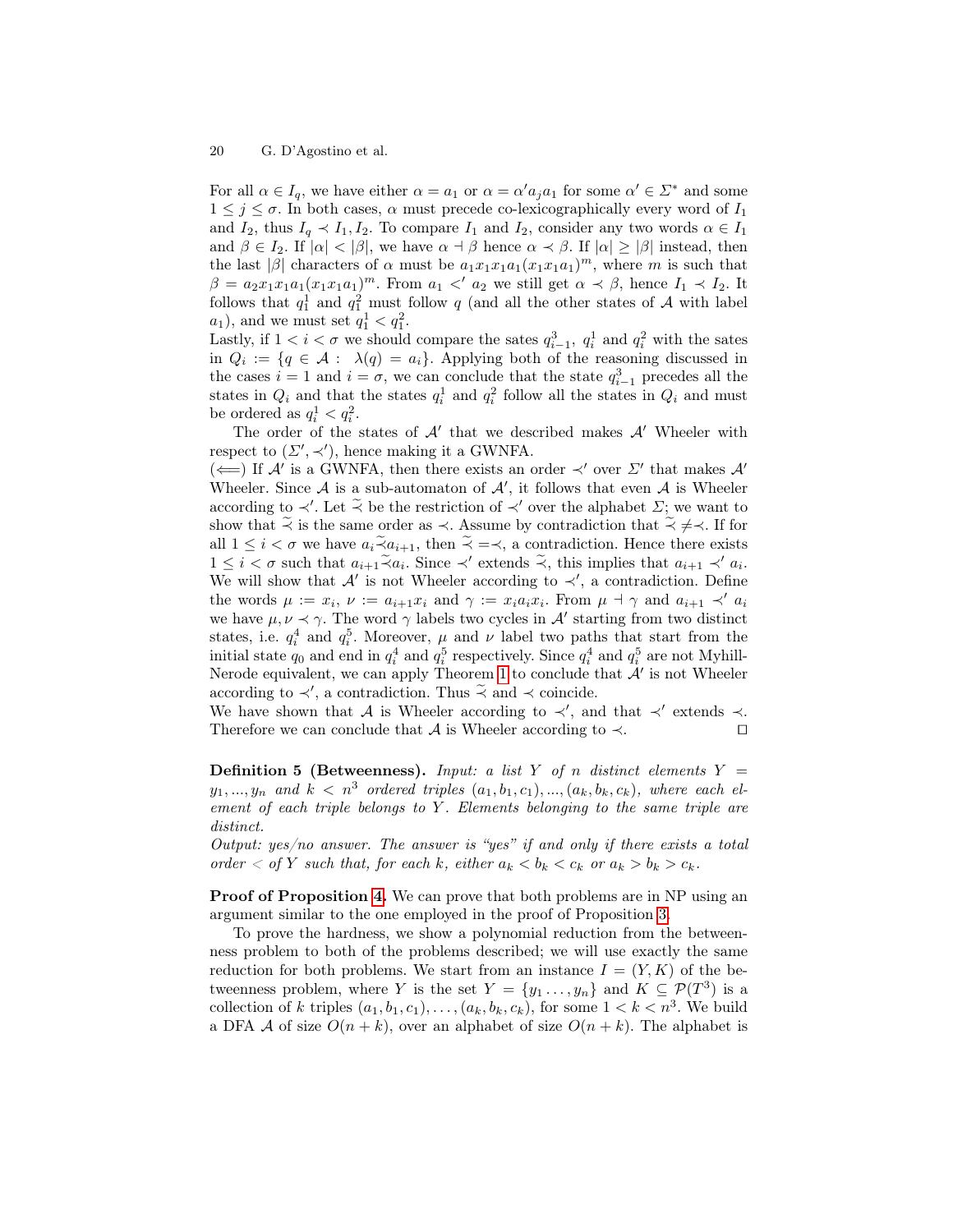$\Sigma = Y \cup \{x_1, \ldots, x_k, e, f\}$ , where we introduce a new character  $x_i$  for each triple  $(a_i, b_i, c_i) \in K$  and two extra "ending" characters e and f. To build G, we start with the initial state  $q_0$  connected with n states  $q_1, \ldots, q_n$  through the edges  $(q_0, y_j, q_j)$  for each  $1 \leq j \leq n$ . We also add two sinks  $q_e$  and  $q_f$ , the only final states. We add the states  $q_{ij}^1, q_{ij}^3, q_{ij}^5$  (see Figure [6\)](#page-20-0) and the transitions



Fig. 6. The gadget  $G_i$  related to the *i*-th triple.

<span id="page-20-0"></span>
$$
\delta(q_j, x_i) = q_{ij}^1, \quad \delta(q_{ij}^1, x_i) = q_{ij}^3, \quad \delta(q_{ij}^3, b_i) = q_{ij}^5, \quad \delta(q_{ij}^5, x_i) = q_{ij}^1
$$

and  $\delta(q_{ij}^1, e) = q_e$ . We repeat the same process with  $c_i$ : given the integer m such that  $c_i = y_m$ , we add the states  $q_{im}^2, q_{im}^4, q_{im}^6$  and the transitions

$$
\delta(q_m, x_i) = q_{im}^2, \quad \delta(q_{im}^2, x_i) = q_{im}^4, \quad \delta(q_{im}^4, b_i) = q_{im}^6, \quad \delta(q_{im}^6, x_i) = q_{im}^2
$$

and  $\delta(q_{im}^2, f) = q_f$ . Lastly, we remove the states among  $q_1, \ldots, q_n$  that don't have outgoing edges. More formally, we define the sets  $A := \{a_1, \ldots, a_k\}$  and  $C := \{c_1, \ldots, c_k\}$  and we remove from G all the states  $q_j$  such that  $y_j \notin A \cup C$ . We show that the instance  $I = (Y, K)$  of the betweennes problem is satisfiable if and only if  $A$  is a GWNFA, if and only if  $\mathcal{L}(A)$  is GW.  $(\Longrightarrow)$  Since  $I = (Y, K)$  is satisfiable, there exists an ordering  $\pi : Y \to \{1, ..., n\}$ 

of the elements of Y satisfying I. We order  $\Sigma$  as follows:

$$
\pi^{-1}(1) \prec \ldots \prec \pi^{-1}(n) \prec x_1 \prec \cdots \prec x_k \prec e \prec f.
$$

This ordering induce a partial order on the states of  $A$ , where states with different incoming labels are ordered by such labels. Therefore we only need to order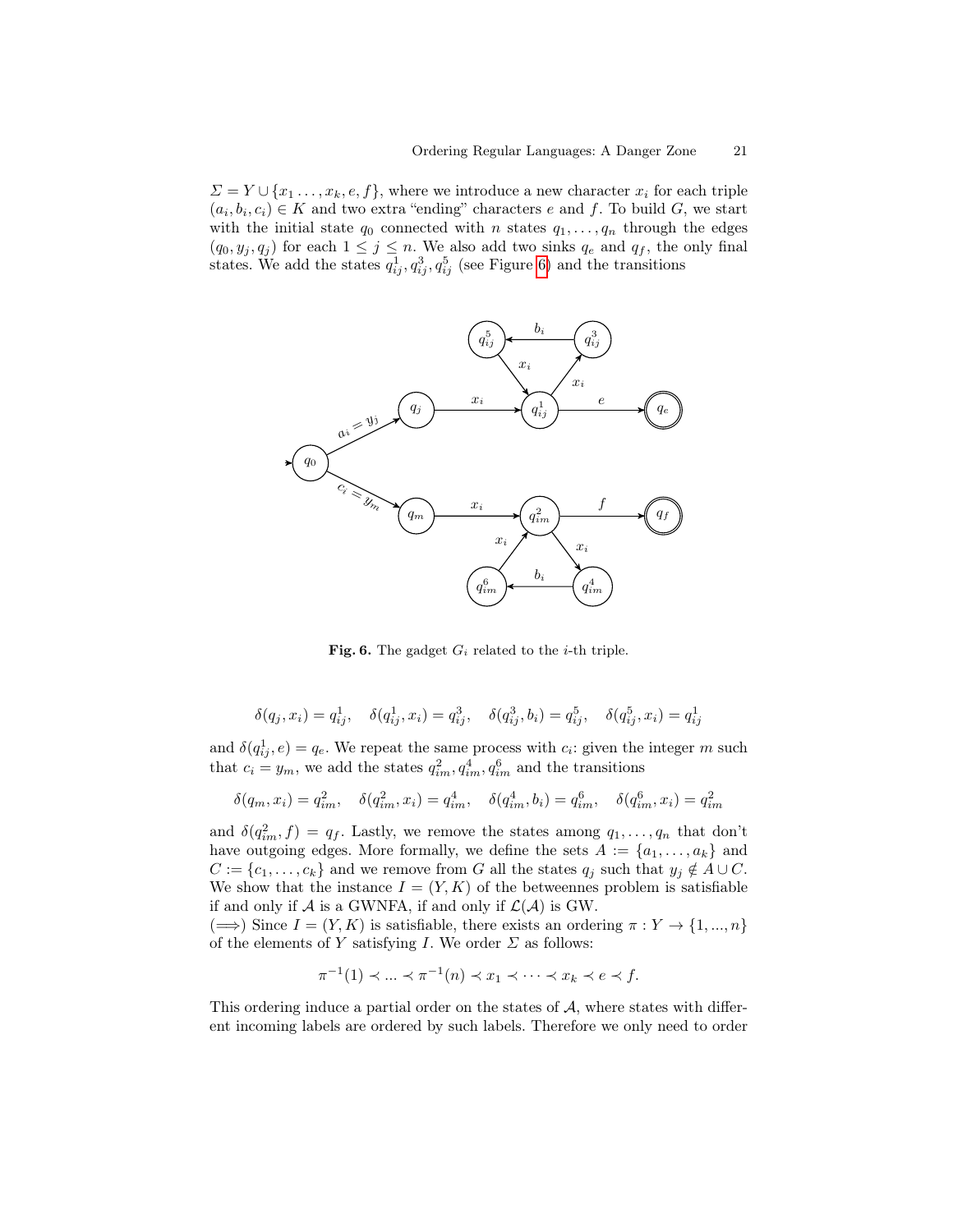the states of  $A$  with the same incoming label.

For each  $1 \leq i \leq k$ , the only states of A with incoming label  $x_i$  are  $q_{ij}^1, q_{ij}^3, q_{im}^2, q_{im}^4$ where j and m are integers such that  $a_i = y_j$  and  $c_i = y_m$ . Since, by construction, the order  $\pi$  satisfies the instance I, then only two cases can occur: either  $\pi(a_i) < \pi(b_i) < \pi(c_i)$ , or  $\pi(c_i) < \pi(b_i) < \pi(a_i)$ . In the first case, we set  $q_{ij}^1$   $\langle q_{im}^2 \rangle \langle q_{im}^4$ . To realize that this is in fact the correct order of the states, consider the following languages:

$$
I_1 := I_{q_{ij}^1} = \{ \alpha \in \Sigma^* : \delta(q_0, \alpha) = q_{ij}^1 \} = a_i x_i (x_i b_i x_i)^*
$$
  
\n
$$
I_2 := I_{q_{im}^2} = c_i x_i (x_i b_i x_i)^*
$$
  
\n
$$
I_3 := I_{q_{ij}^3} = a_i x_i x_i (b_i x_i x_i)^*
$$
  
\n
$$
I_4 := I_{q_{im}^4} = c_i x_i x_i (b_i x_i x_i)^*.
$$

Since, by construction, we have  $a_i, b_i, c_i \prec x_i$ , it follows that  $I_1, I_2 \prec I_3, I_4$ . Moreover, from  $\pi(a_i) < \pi(b_i) < \pi(c_i)$  we also have that  $I_1 \prec I_2$  and  $I_3 \prec I_4$ , which completes the ordering. Symmetrically, if  $\pi(c_i) < \pi(b_i) < \pi(a_i)$  then we set  $q_{im}^2 < q_{ij}^1 < q_{im}^4 < q_{ij}^3$ .

We still need to order the states of  $A$  whose incoming labels belong to Y. For each  $1 \le p \le n$ , the states with incoming label  $y_p$  belong to the sets  $V_5 := \{q_{ij}^5 : f \in \mathbb{R}^3 : |f|_5 = 1\}$  $b_i = y_p$  or  $V_6 := \{q_{im}^6 : b_i = y_p\}$  or  $V_p$ , where  $V_p = \{q_p\}$  if  $q_p$  is a state of  $\mathcal A$ (i.e. if  $y_p \in A \cup C$ ) and  $V_p = \emptyset$  otherwise. If  $V_p = \{q_p\}$ , we set  $q_p$  as the smallest state. We then sort the states of  $V_5$  and  $V_6$  by their first subscript; when the first subscript is equal, i.e. the two states that we want to confront are  $q_{ij}^5$  and  $q_{im}^6$ (with  $a_i = y_j$  and  $c_i = y_m$ ), then we set  $q_{ij}^5 < q_{im}^6$  if  $\pi(a_i) < \pi(b_i) < \pi(c_i)$  and we set  $q_{im}^6 < q_{ij}^5$  if  $\pi(c_i) < \pi(b_i) < \pi(a_i)$ . This can be deduced by confronting the following languages:

$$
I_5 := I_{q_{ij}^5} = a_i x_i x_i b_i (x_i x_i b_i)^*
$$
  

$$
I_6 := I_{q_{i'm}^6} = c_{i'} x_{i'} x_{i'} b_{i'} (x_{i'} x_{i'} b_{i'})^*.
$$

If  $i < i'$  then, by construction, we have  $x_i \prec x_{i'}$ , hence  $I_5 \prec I_6$ . Symmetrically, if  $i' < i$  then we have  $I_6 \prec I_5$ . Lastly, if  $i = i'$  then the order between  $I_5$  and  $I_6$ is determined solely by  $a_i$  and  $c_{i'} = c_i$ .

Since there is only one state with incoming label  $e$  and only one state with incoming label  $f$ , we have finished. The order described makes  $A$  Wheeler, thus  $\mathcal A$  is a GWNFA and  $\mathcal L(\mathcal A)$  is GW.

 $(\Leftarrow)$  Assume that the instance  $I = (Y, K)$  of the betweenness problem is unsatisfiable. We prove that  $\mathcal{L}(\mathcal{A})$  is not GW. Assume by contradiction that  $\mathcal{L}(\mathcal{A})$ is GW, then there exists an ordering  $\pi'$  of the elements of  $\Sigma$  such that  $\mathcal{L}(\mathcal{A})$ is Wheeler according to said order. Recall that  $Y \subseteq \Sigma$  and consider the order  $\pi := \pi'|_Y$ . Since  $(Y, K)$  is unsatisfiable,  $\pi$  must violate one of the constraints, i.e. there exists an  $1 \leq i \leq k$  such that either  $\pi(a_i), \pi(c_i) < \pi(b_i)$  or  $\pi(b_i) < \pi(a_i), \pi(c_i)$ . Define the words  $\mu := a_i x_i, \ \nu := c_i x_i$  and  $\gamma := x_i b_i x_i$ ; then it is either  $\mu, \nu \prec \gamma$  or  $\gamma \prec \mu, \nu$  (here the co-lexicographic order  $\prec$  is calculated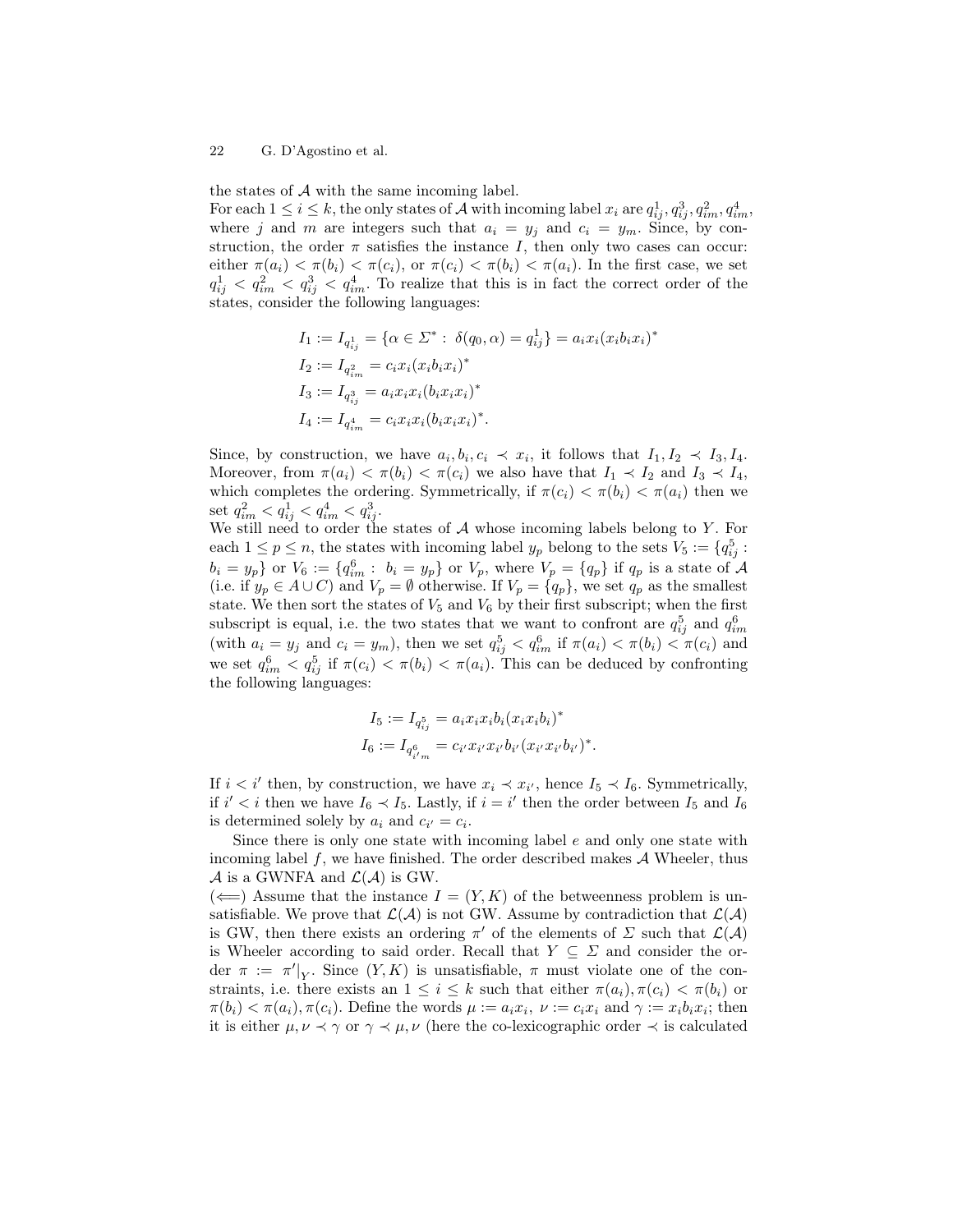with respect to  $\pi'$ ). By construction,  $\gamma$  labels two cycles in A starting from two distinct states,  $q_{ij}^1$  and  $q_{im}^2$ , which are not Myhill-Nerode equivalent. Moreover,  $\mu$  and  $\nu$  label two paths that start from the initial state  $q_0$  and end in  $q_{ij}^1$  and  $q_{im}^2$  respectively. We can then apply the Theorem [1](#page-5-1) to conclude that  $\mathcal{L}(\mathcal{A})$  is not Wheeler according to  $\pi'$ , a contradiction. Therefore  $\mathcal{L}(\mathcal{A})$  is not GW, which automatically implies that  $A$  is not a GWNFA.

### References

- <span id="page-22-7"></span>1. Alanko, J., D'Agostino, G., Policriti, A., Prezza, N.: Regular languages meet prefix sorting. In: Proceedings of the 2020 ACM-SIAM Symposium on Discrete Algorithms. pp. 911–930 (2020). [https://doi.org/10.1137/1.9781611975994.55,](https://doi.org/10.1137/1.9781611975994.55) [https:](https://epubs.siam.org/doi/abs/10.1137/1.9781611975994.55) [//epubs.siam.org/doi/abs/10.1137/1.9781611975994.55](https://epubs.siam.org/doi/abs/10.1137/1.9781611975994.55)
- <span id="page-22-6"></span>2. Alanko, J., D'Agostino, G., Policriti, A., Prezza, N.: Wheeler Languages. CoRR arXiv:2002.10303 (Feb 2020)
- <span id="page-22-0"></span>3. Alanko, J., Gagie, T., Navarro, G., Seelbach Benkner, L.: Tunneling on wheeler graphs. In: 2019 Data Compression Conference (DCC). pp. 122–131 (2019). <https://doi.org/10.1109/DCC.2019.00020>
- <span id="page-22-1"></span>4. Backurs, A., Indyk, P.: Which regular expression patterns are hard to match? In: 2016 IEEE 57th Annual Symposium on Foundations of Computer Science (FOCS). pp. 457–466 (2016).<https://doi.org/10.1109/FOCS.2016.56>
- <span id="page-22-2"></span>5. Equi, M., Grossi, R., Makinen, V.: On the Complexity of Exact Pattern Matching in Graphs: Binary Strings and Bounded Degree. In: ICALP 2019 - 46th International Colloquium on Automata, Languages and Programming. pp. 1–15. Patras, Greece (Jul 2019), <https://hal.inria.fr/hal-02338498>
- <span id="page-22-3"></span>6. Equi, M., Mäkinen, V., Tomescu, A.I.: Graphs cannot be indexed in polynomial time for sub-quadratic time string matching, unless seth fails. In: Bureš, T., Dondi, R., Gamper, J., Guerrini, G., Jurdziński, T., Pahl, C., Sikora, F., Wong, P.W. (eds.) SOFSEM 2021: Theory and Practice of Computer Science. pp. 608–622. Springer International Publishing, Cham (2021)
- <span id="page-22-4"></span>7. Gibney, D., Hoppenworth, G., Thankachan, S.V.: Simple reductions from formula-sat to pattern matching on labeled graphs and subtree isomorphism. In: Le, H.V., King, V. (eds.) 4th Symposium on Simplicity in Algorithms, SOSA 2021, Virtual Conference, January 11-12, 2021. pp. 232–242. SIAM (2021). [https://doi.org/10.1137/1.9781611976496.26,](https://doi.org/10.1137/1.9781611976496.26) [https://doi.org/10.1137/](https://doi.org/10.1137/1.9781611976496.26) [1.9781611976496.26](https://doi.org/10.1137/1.9781611976496.26)
- <span id="page-22-8"></span>8. Gibney, D., Thankachan, S.V.: On the hardness and inapproximability of recognizing wheeler graphs. In: 27th Annual European Symposium on Algorithms, ESA 2019, September 9-11, 2019, Munich/Garching, Germany. pp. 51:1–51:16 (2019). [https://doi.org/10.4230/LIPIcs.ESA.2019.51,](https://doi.org/10.4230/LIPIcs.ESA.2019.51) [https://doi.org/10.4230/](https://doi.org/10.4230/LIPIcs.ESA.2019.51) [LIPIcs.ESA.2019.51](https://doi.org/10.4230/LIPIcs.ESA.2019.51)
- <span id="page-22-9"></span>9. Hopcroft, J.E.: An  $n \log n$  algorithm for minimizing states in a finite automaton. Tech. rep., Stanford University (January 1971)
- <span id="page-22-5"></span>10. Potechin, A., Shallit, J.: Lengths of words accepted by nondeterministic finite automata. Information Processing Letters 162, 105993 (2020). [https://doi.org/https://doi.org/10.1016/j.ipl.2020.105993,](https://doi.org/https://doi.org/10.1016/j.ipl.2020.105993) [https:](https://www.sciencedirect.com/science/article/pii/S0020019020300806) [//www.sciencedirect.com/science/article/pii/S0020019020300806](https://www.sciencedirect.com/science/article/pii/S0020019020300806)